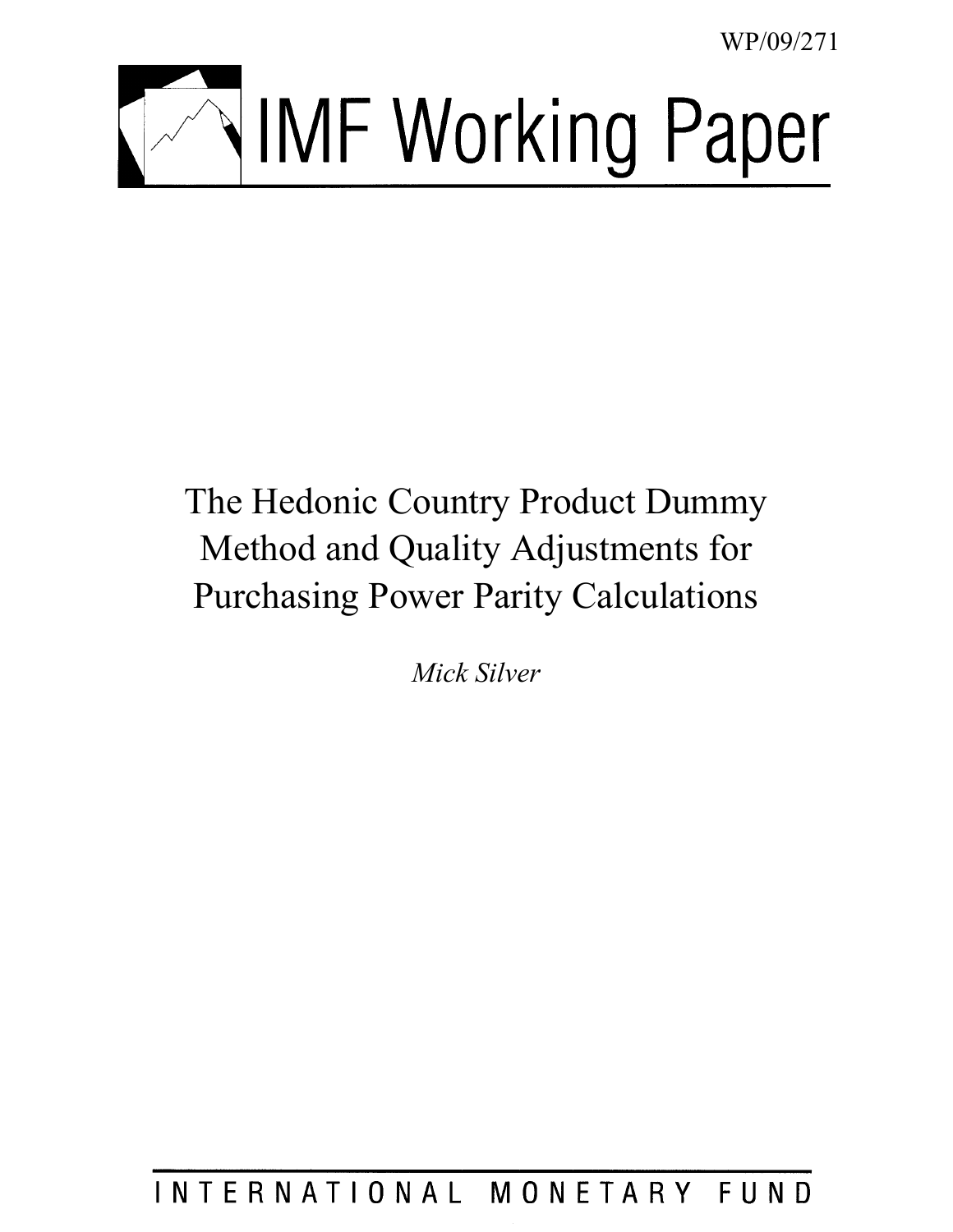## **IMF Working Paper**

## Statistics Department

## **The Hedonic Country Product Dummy Method and Quality Adjustments for Purchasing Power Parity Calculations**

## **Prepared by Mick Silver**

Authorized for distribution by Kimberly Zieschang

December 2009

## **Abstract**

**This Working Paper should not be reported as representing the views of the IMF.** The views expressed in this Working Paper are those of the author(s) and do not necessarily represent those of the IMF or IMF policy. Working Papers describe research in progress by the author(s) and are published to elicit comments and to further debate.

The 2005 International Comparison Program's (ICP) estimates of economy-wide purchasing power parity (PPP) are based on parity estimates for 155 basic expenditure headings, mainly estimated using country product dummy (CPD) regressions. The estimates are potentially inefficient and open to omitted variable bias for two reasons. First, they use average prices across outlets as the left-hand-side variable. Second, quality-adjusted prices of noncomparable replacements, required when products in outlets do not match the required specifications, cannot be effectively included. This paper provides an analytical framework based on panel data and hedonic CPD regressions for ameliorating these sources of bias and inefficiency.

JEL Classification Numbers: C19, C32, C43, E31.

Keywords: Purchasing Power Parity; Country-Product-Dummy Method; Hedonic Regression; International Comparisons Program; PPP; CPD.

Author's E-Mail Address: msilver@imf.org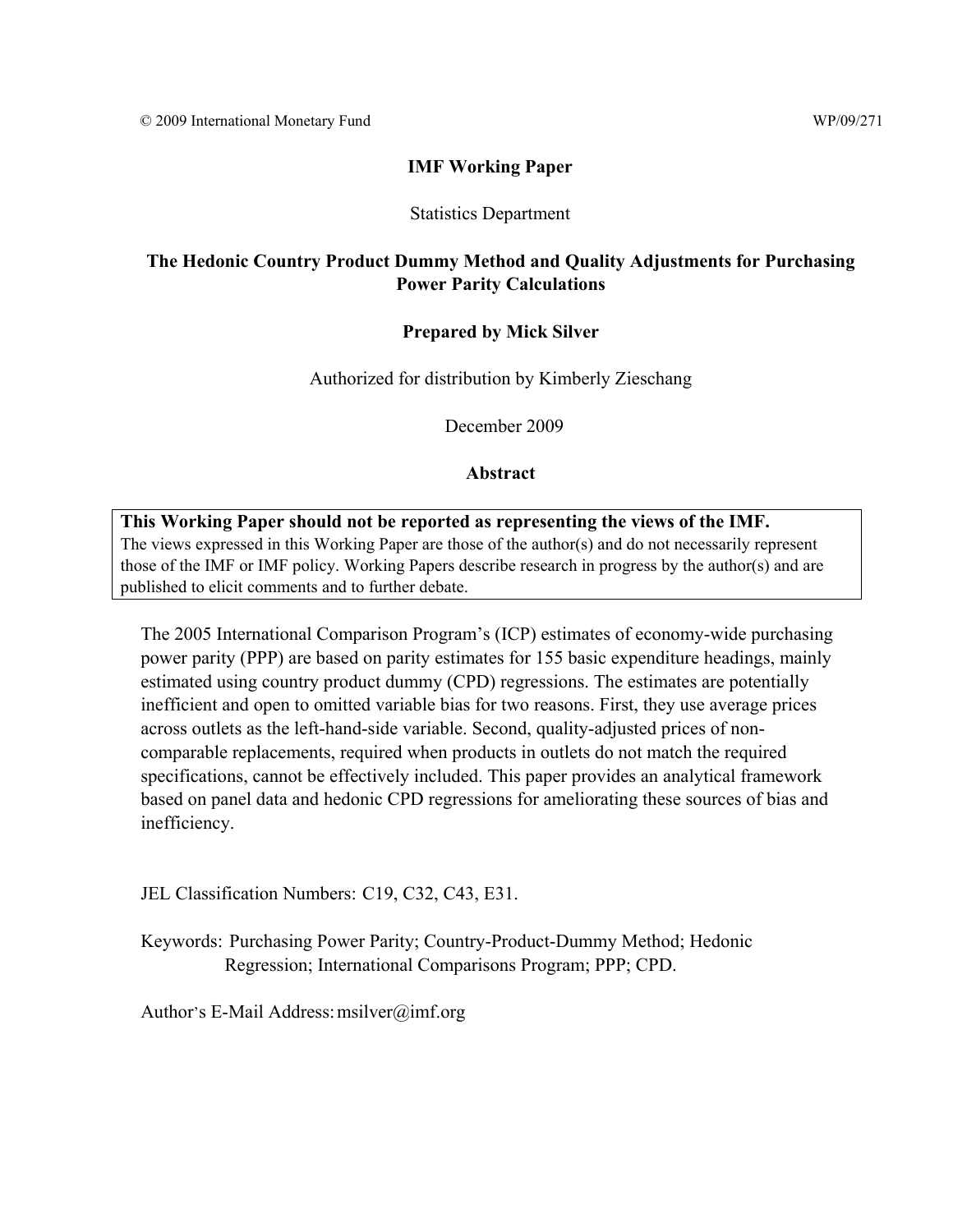| Contents                                                                           | Page |
|------------------------------------------------------------------------------------|------|
|                                                                                    |      |
|                                                                                    |      |
|                                                                                    |      |
| B. Checklists, Missing Observations, Non-Comparable Replacements, and Quality      |      |
|                                                                                    |      |
|                                                                                    |      |
|                                                                                    |      |
| C. A <i>Hedonic</i> CPD Regression Based Only on Selected Stratifying Factors, not |      |
|                                                                                    |      |
|                                                                                    |      |
|                                                                                    |      |
|                                                                                    |      |
|                                                                                    |      |
|                                                                                    |      |
|                                                                                    |      |
|                                                                                    |      |
|                                                                                    |      |
|                                                                                    |      |
|                                                                                    |      |
|                                                                                    |      |
|                                                                                    |      |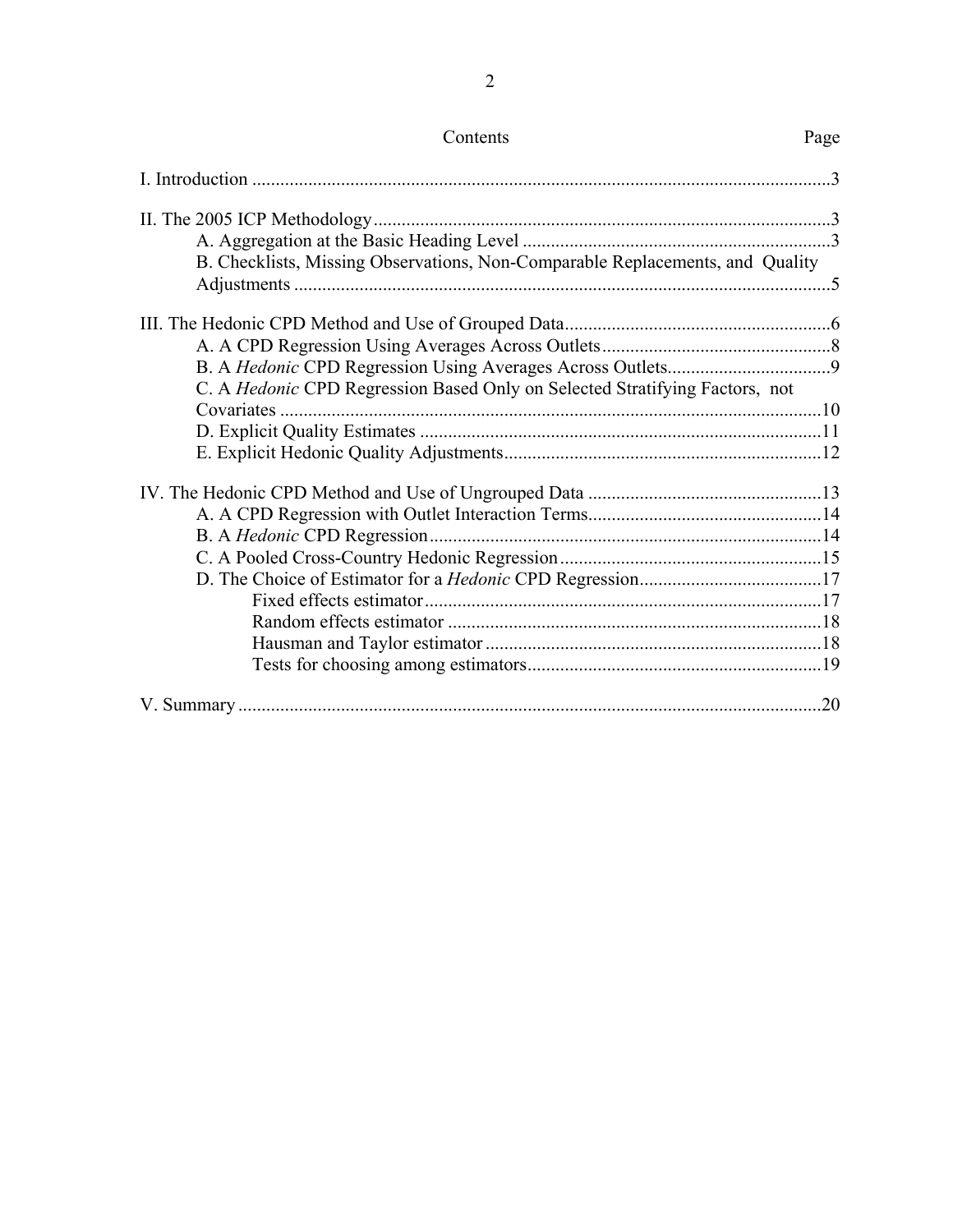#### **I. INTRODUCTION**

<span id="page-3-1"></span><span id="page-3-0"></span>The International Comparison Program (ICP), claimed to be the world's largest statistical initiative, produces estimates of purchasing power parity (PPP).<sup>[1](#page-3-0)</sup> The 2005 ICP PPP estimates have as their building blocks cross-country parity estimates for 155 basic (expenditure) headings, such as "poultry." These parity estimates were, for the large part, estimated as parameters on country dummies in country product dummy (CPD) regressions. There are two potentially serious methodological weaknesses. First, is the general use of (country product) grouped *average* prices across outlets as the left-hand-side variable of the regression, rather than the observed price in each outlet. The resulting loss of between-outlet price variation for each product renders the parity estimates inefficient and potentially biased. Second, is the inability of the methodology to enable prices of non-comparable items to be used when a match of the specification of the product to be priced is not available in an outlet. It is well recognized that a major problem with purchasing power parity measurement is missing data—where comparable prices for representative products in one country cannot be matched in another (World Bank, *ICP Handbook*, 2007, Chapter 5). A *hedonic* CPD formulation, advocated in this paper, will enable the parity estimates to be conditioned on quality variations in non-comparable replacements.

This paper provides a measurement framework for dealing with both problems that may be usefully employed in the 2011 ICP. A panel data hedonic CPD approach is advocated that makes use of the outlet-level observations from which the aforementioned average prices were constructed. Section II briefly outlines the 2005 ICP basic heading aggregation methodology and the use, for inter-country matched price comparisons, of detailed product specifications based on structured product descriptions or "checklists." Section III is based on the current use of grouped outlet data. The effect of grouping is considered as are a variety of hedonic CPD formulations using grouped data that include quality variation. Section IV relaxes the grouping assumption and considers again a hedonic CPD formulation with an emphasis on the panel structure of the data. Section V concludes with recommendations for the 2011 ICP BH parity estimates for both grouped data and, the preferred, individual data.

#### **II. THE 2005 ICP METHODOLOGY**

#### **A. Aggregation at the Basic Heading Level[2](#page-3-1)**

The 2005 ICP was based on prices collected for about 1,000 product specifications (PSs) grouped into 155 basic (expenditure) headings (BHs) in 146 countries divided into six

<sup>&</sup>lt;sup>1</sup> See the World Bank's ICP site at: www.worldbank.org/data/icp

 $2$ <sup>2</sup> This account is based on Diewert (1980).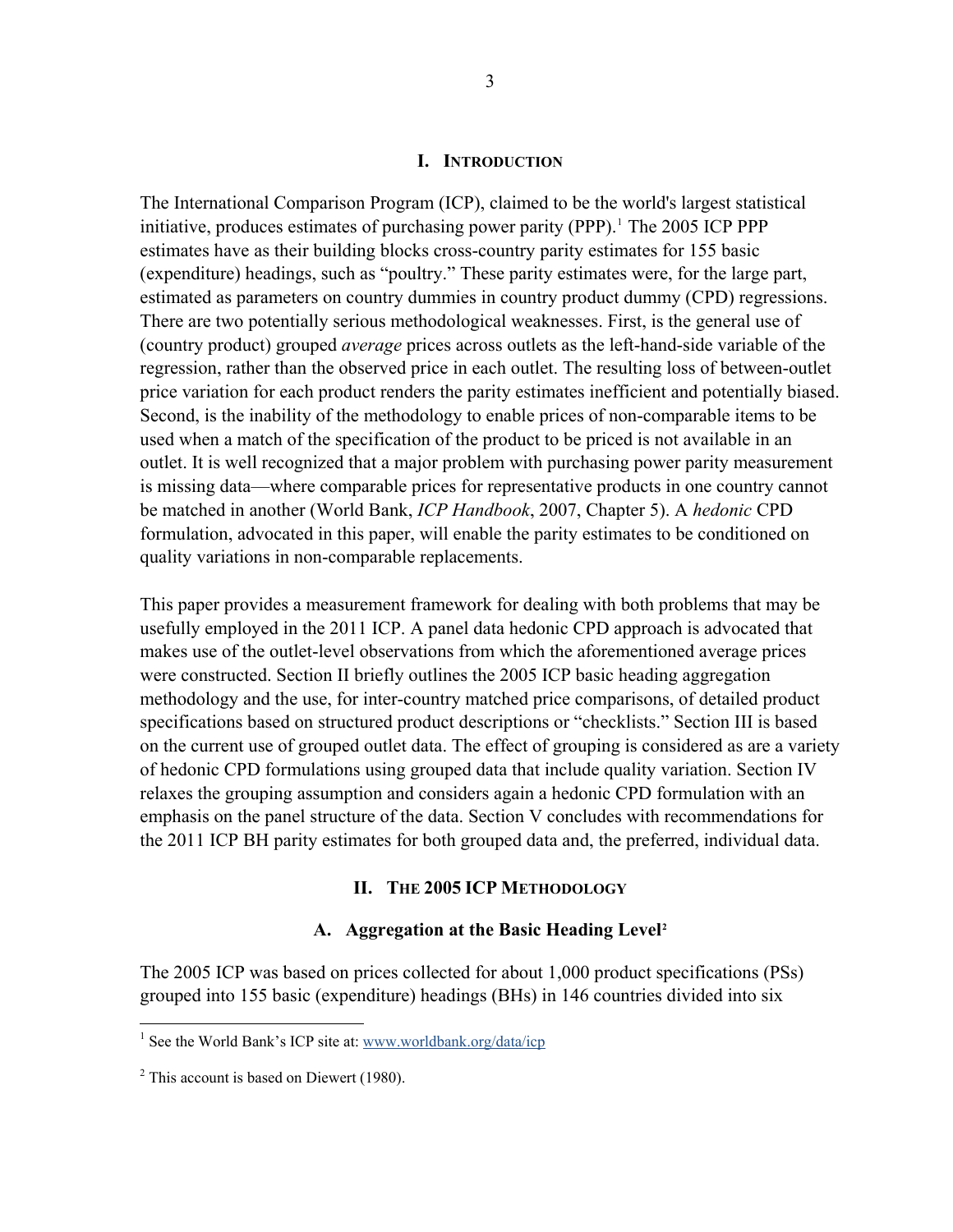regions. Separate product lists were used for each region to facilitate comparability, with an additional product list priced in 18 "ring" countries to enable inter-regional comparisons. The CPD method was used to estimate BH parities in four regions—Africa, Asia Pacific, West Asia, and South America<sup>3</sup>—and the EKS<sup>\*</sup> method (see Diewert, 1999 and World Bank (2007), Chapter 11) was used for the OECD/Eurostat and the Commonwealth of Independent States (CIS) regions.<sup>4</sup> The CPD method was used for (C=) 48 African; 23 Asia-Pacific; 11 West Asian; and 10 South America countries.

In each country the 1,000 PSs were grouped into 155 BHs; for example, (*N*=) 8 detailed PSs or types of poultry comprised the BH "poultry." A PS for poultry may be a half lb. packet of non-branded, frozen, free range, de-boned, chicken breasts with skin sold in supermarkets hereafter the term "product" and PS will be used interchangeably. For each BH for each region, say poultry for Africa, the average prices for each of the 8 products in each of the 48 African countries were used as the left-hand-side variable in a CPD regression and 48- 1=47 country and 8-1=7 product dummies on the right. The coefficients on the country dummies provided parity estimates for each of the 155 BHs for the 48 countries in Africa, and similarly for the other regions employing the CPD method. These BH parity estimates were then aggregated to PPPs using methods outlined in the World Bank's ICP Handbook (2007) and Diewert (2008).

Of particular concern to the CPD aggregation is that for the 2005 ICP (i) *average* prices<sup>5</sup> across outlets for each of the *N* products in the *C* countries were used, thus ignoring between outlet price variation in the regression, with an attendant loss of efficiency and potential omitted (outlet) variable bias; and (ii) the use of average prices across outlets negated the opportunity to effectively include quality adjustments into the aggregation procedure resulting in bias from either a loss of representativity, due to the omission of such noncomparable products, or due to the inclusion of non-comparable replacement item prices as if they were comparable, an issue we now turn to.

<sup>&</sup>lt;sup>3</sup> An extended CPD method was used for South America in which two additional variables were included that distinguished whether the item was representative and unrepresentative. Representative varieties are expected to have lower prices compared to unrepresentative ones (Cuthbert and Cuthbert, 1988). This is something that should be included in the regression specifications outlined in the paper, but is omitted for simplicity of exposition.

<sup>&</sup>lt;sup>4</sup> Diewert (2008) notes that the majority of the members of the Technical Advisory Group who provided advice to ICP 2005 favored the extended CPD method over EKS<sup>\*</sup>, though the Eurostat were locked into the EKS<sup>\*</sup> method by legislation. He continued to note that the empirical results for the inclusion of the representativity variables were disappointing and thus, at this state of knowledge, he favored the "plain vanilla" CPD method.

<sup>&</sup>lt;sup>5</sup> *Arithmetic* averages were used which not only have less desirable axiomatic properties than geometric one— Diewert (2004), Balk (2005) and Silver (2007)—but also are not consistent with the geometric (logarithmic) CPD specification used (see Rao (2004).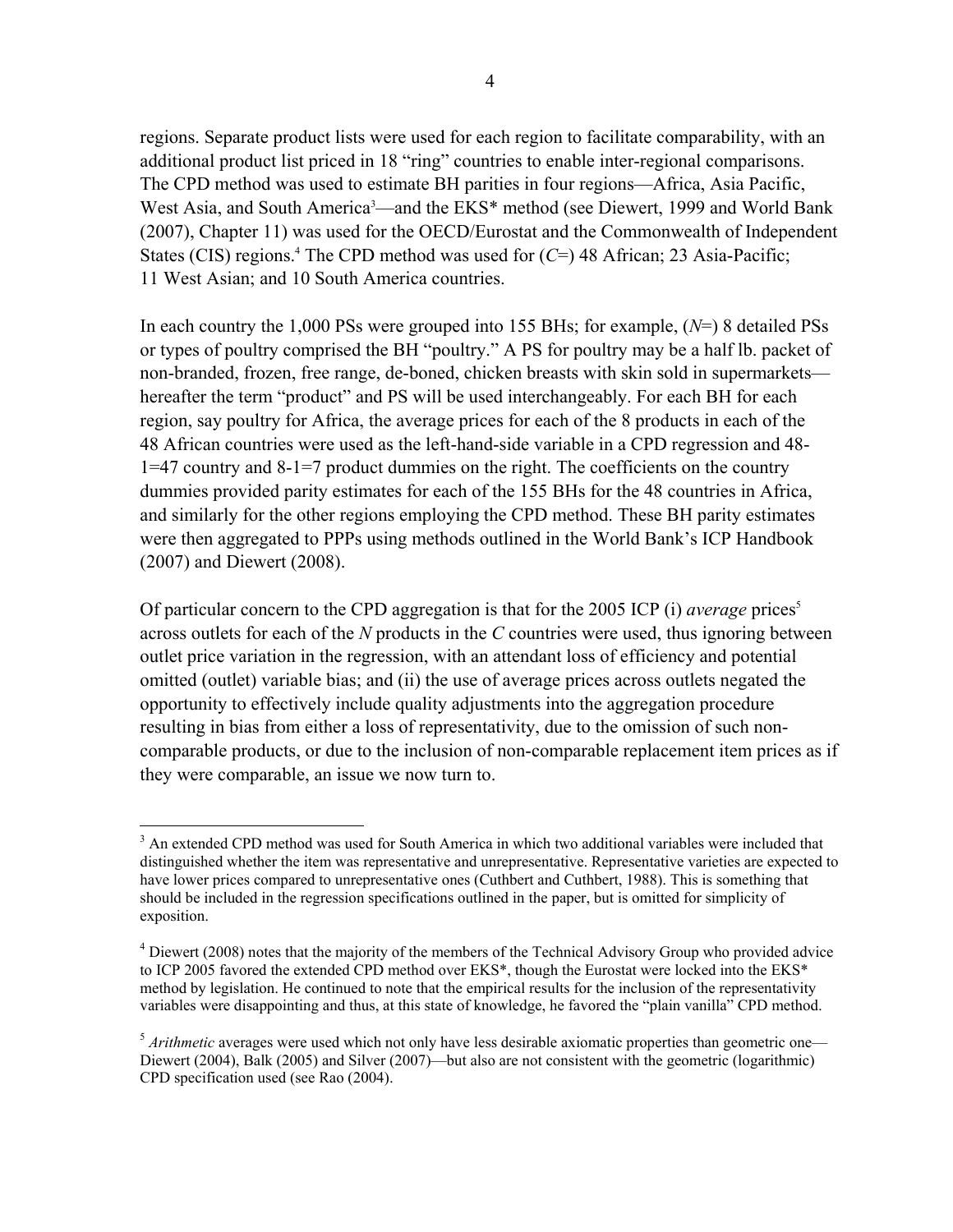## **B. Checklists, Missing Observations, Non-Comparable Replacements, and Quality Adjustments**

The 2005 ICP used highly detailed "tight" PSs or checklists based on detailed structured product descriptions (SPDs) to describe the price-determining characteristics of the products to be priced. 6 This in turn enabled consistent cross-country matched price comparisons of like with like. But tight PSs make it less likely that comparable products will be found in different outlets/countries for matched price comparisons. The problem of missing price observations is accentuated by the very tightness of the PS. If a comparable match to the specification could not be found in an outlet in a country, the observation is either ignored, or the prices of non-comparable replacements used on the assumption, rightly or wrongly, that the difference in price due to the quality differentials were insignificant.<sup>7</sup> Deaton and Heston (2008) note that lower quality items in poor countries may end up matched to higher quality items in rich countries, leading to an understatement of price levels in poor countries. For many goods the outlets sampled in poor countries may be closer to "dollar-stores" than to the typical outlet in the US. There is thus a trade-off between having tight specifications and poor coverage of items sampled, and loose specifications with price differences tainted by quality differences (Silver and Heravi, 2007a).

A proposal of this paper is for price collectors to select non-comparable replacements if a comparable item is not found, and note on their checklists the nature and extent of the difference from the original PS, say, a skinless chicken breast instead of one with skin. The CPD regression, with prices on the left hand side and country and product dummies on the right, can be extended to include the quality characteristics on the right to partial out the effect of the quality differences. This would serve to increase the representativity and efficiency of the resulting parameter estimates on the country dummies. The resurgence of interest in the 2005 ICP round in the CPD method and the innovation in the round of the use of detailed specifications provides a basis to deal with this problem—a *hedonic* CPD method. The ICP (2007) Handbook advocates the merits of a hedonic CPD especially with regard to the use of loose specifications for certain product areas:

 $\overline{a}$ 

<sup>&</sup>lt;sup>6</sup> As World Bank (2007) explains: "For example, an SPD identifies the fabric from which clothing is made as a price determining characteristic and lists several possible fabrics—cotton, wool, polyester, etc. A PS derived from the SPD will stipulate, for example, that the fabric must be at least 80 percent cotton. There could be any number of PSs derived from a single SPD by taking different combinations of specific characteristics." (Chapter 5, page 28).

 $<sup>7</sup>$  Deaton and Heston (2008) note that a paradoxical result of tight specifications is that prices of items in poorer</sup> countries not available from outlets normally sampled for their consumer price indices were often collected from higher-end outlets, which had the effect of raising price levels of poorer countries.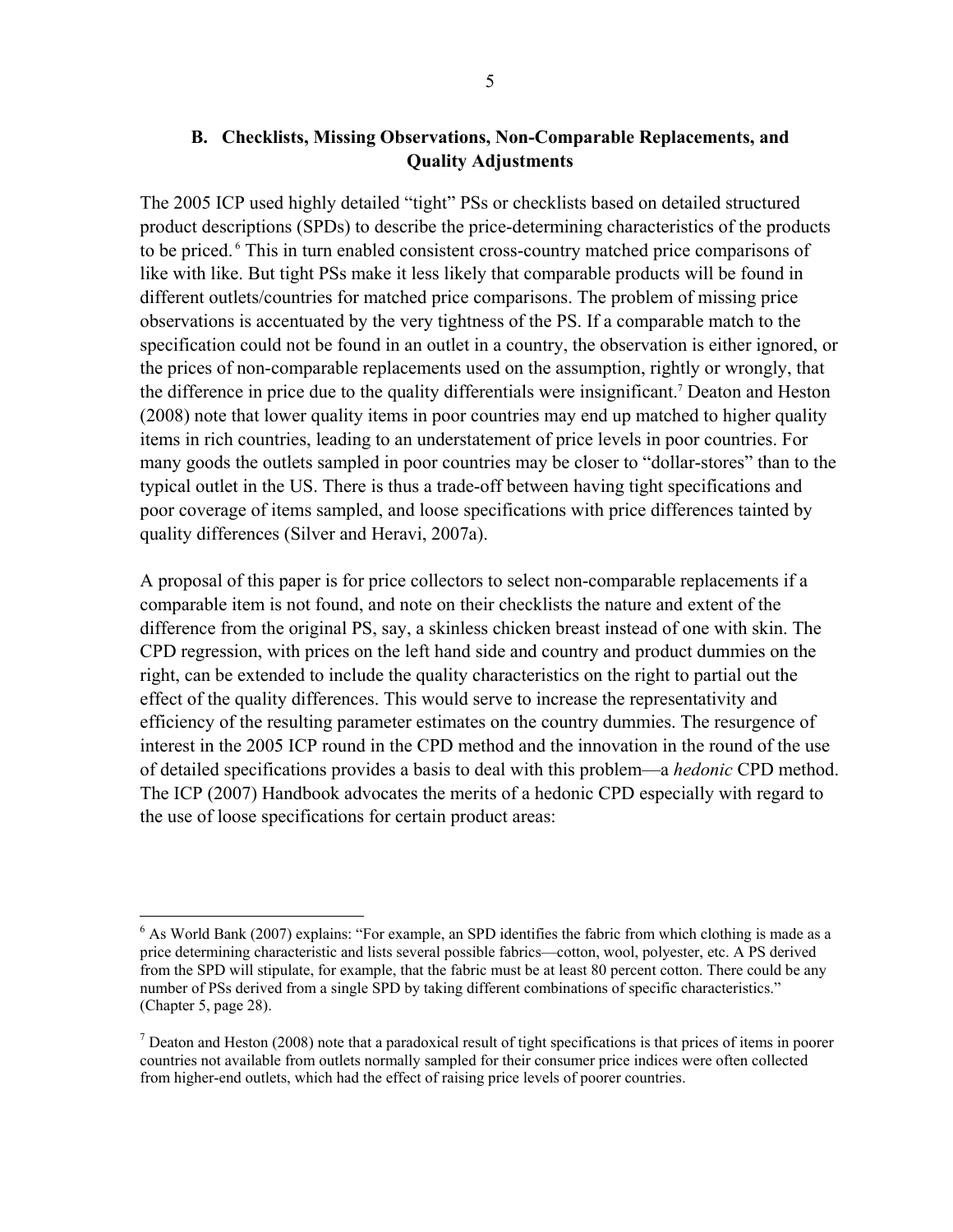"As already noted, the advantage of using loose specifications is that the number of price observations collected may be greatly increased. With very large sets of price observations it may be feasible to adjust for quite substantial differences in quality by employing hedonics.

One promising development is the combination of hedonics with the country product dummy method, or CPD, of estimating the parities for the basic heading, as both use the same type of multiple regression analysis.... ...The use of loose specifications is therefore a real possibility that needs to be further researched for ICP purposes, but as yet there is little experience or evidence to demonstrate how well it works in practice and how robust the estimates are."

Exclusive reliance on tight specifications may result in the basic heading PPPs being based on a quite restricted set of prices. The sample of products generated by the matched product approach based on tight specifications is far from random. There is a risk that unknown biases may be introduced."<sup>8</sup> (World Bank, Chapter 5, page 8).

The use of a hedonic *country* dummy framework for international price comparisons is not new—Heravi, Heston and Silver (2003)—though a hedonic *country product* dummy regression has, to the author's knowledge, only been applied for inter-area PPP estimates within the United States, as outlined later. Given the importance of incorporating quality variations into PPP estimates there is, however, no formal evaluation as to how this can best be done. This paper addresses this issue.

## **III. THE HEDONIC CPD METHOD AND USE OF GROUPED DATA**

The concern of this paper is with regression-based parity estimators that incorporate quality adjustments for non-comparable products, primarily through the use of a hedonic framework. An alternative hedonic-based approach is to use characteristic price indexes. Since such parity estimates are not regression-based, we consider such indices in Annex 1. For each BH consider the average prices of  $g=1,...,G$  groups of  $n=1,...,N$  products in the domestic currency of  $c = 1, \ldots, C$  countries where  $G = N \times C$ , that is  $8 \times 48 = 384$  groups for poultry in African countries. There are  $k = 1, ..., K_g$  outlets from which prices are sampled in each group, and the means of observed outlet prices are  $\overline{p}_g = \sum_{k \in \mathcal{P}} p_k / K_g$  given in a CPD form by:

$$
\overline{p}_g = \alpha_1 \beta_n^{D_n} \gamma_c^{D_c} u_g \tag{1}
$$

 $\overline{a}$ 

 $8$  The World Bank's ICP Handbook (2007) cites Silver and Heravi (2002), now published as (2005), in this regard.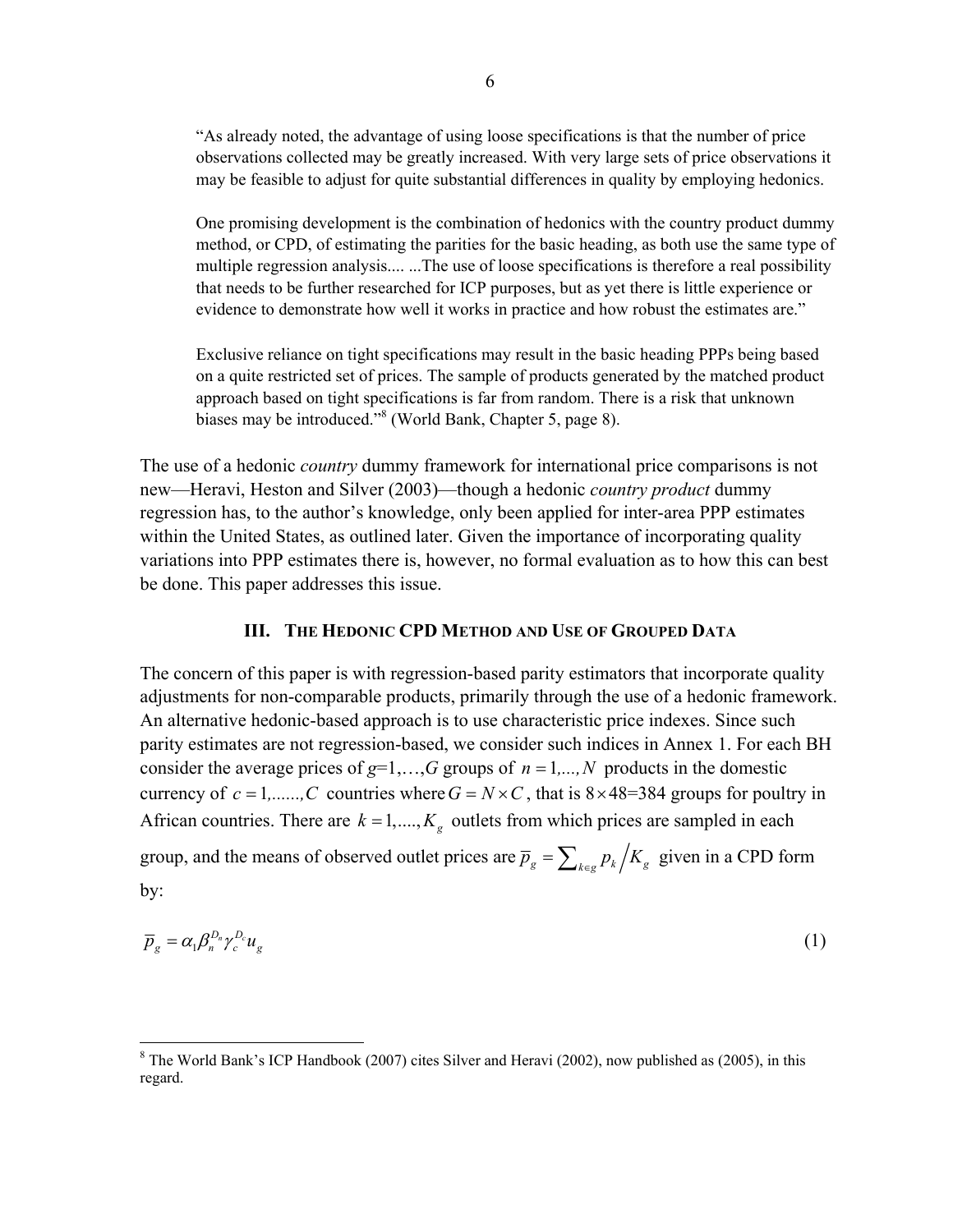where  $\alpha_1 = 1$  for a numeraire ( $c = 1$ ) country,  $D_n$  is a dummy variable which is equal to 1 for product *n* and zero otherwise,  $D_c$  is a dummy variable equal to 1 for country *c* and zero otherwise, and  $u<sub>g</sub>$  a random disturbance. Equation (1) can be formulated as a regression equation in which  $p_s^*$  and  $u_s^*$  are logarithms of average prices<sup>9</sup> and the random disturbances respectively and  $\alpha_1^*$ ,  $\beta_n^*$  and  $\gamma_c^*$  are the logarithms of the parameters:

$$
\overline{p}_g^* = \alpha_1^* + \sum_{n=2}^N \beta_n^* D_n + \sum_{c=2}^C \gamma_c^* D_c + u_g^*.
$$
 (2)

The (antilogarithms of)  $\hat{\gamma}_c^*$  are ordinary-least-squares (OLS) estimates<sup>10</sup> of the countryspecific price parities with respect to a benchmark country  $c = 1$  while controlling for between product price variation (see Diewert (1999 and 2005) and Rao (2004) for details). A major advantage of the method is that standard errors are obtained for the parity estimates. The above formulation is unweighted. Diewert (2005) and Rao (2002 and 2004) have shown that specific weights used in weighted–least-squares (WLS) estimators for CPD parity estimates correspond to specific index number formulas.<sup>11</sup> This provides a rationale for the CPD method beyond that originally proposed by Summers (1977) for "filling holes" in incomplete data tableaux. Rao (2004) has drawn attention to the effects of spatial autocorrelation, considered previously by Aten (1996), and the necessary adjustments to the estimates—though see also Druska and Horrace (2004) for a panel data context. Finally, as noted by Hill (2009), equation (2) is estimated for each BH. If cross-sectional residuals are correlated there may be efficiency gains through estimating the BH regression equations as a system akin to Zellner's (1962) seemingly unrelated regression.

<sup>&</sup>lt;sup>9</sup> That should in fact be averages of logarithms of prices, Rao (2004).

<sup>\*</sup> ˆ *c* <sup>10</sup> An adjustment is necessary since for a log specification  $\hat{\gamma}_c^*$  is a biased estimate of  $\gamma_c^*$  (Teekens and Koerts, 1972).

<sup>&</sup>lt;sup>11</sup> Triplett and McDonald (1977) and Aizcorbe *et al.* (2000) have shown how unweighted OLS estimates of price changes from logarithmic functions correspond to geometric mean indexes. Rao (2002) had demonstrated a correspondence between a Rao-system of multilateral price comparisons and estimates of price parities from a WLS CPD regression for which the weights are expenditure shares. Diewert (2002) and (2005) has demonstrated that if a harmonic mean of expenditure shares in the two periods is used as weights in a logarithmic CPD regression, the resulting parity estimates will have a close correspondence to a Törnqvist index. Heravi, Heston and Silver (2003) have provided an example of the application of a hedonic WLS estimator that corresponds to a superlative price parity index—see also Kokoski *et al*. (1999). WLS hedonic regressions have been used to estimate superlative indexes and have been compared with OLS estimates in Ioannides and Silver (1999) and Silver and Heravi (2007b). However, the correspondence to index number formulae only holds for well-behaved regression estimates. Silver (2002) has shown how leverage effects may upset such correspondences.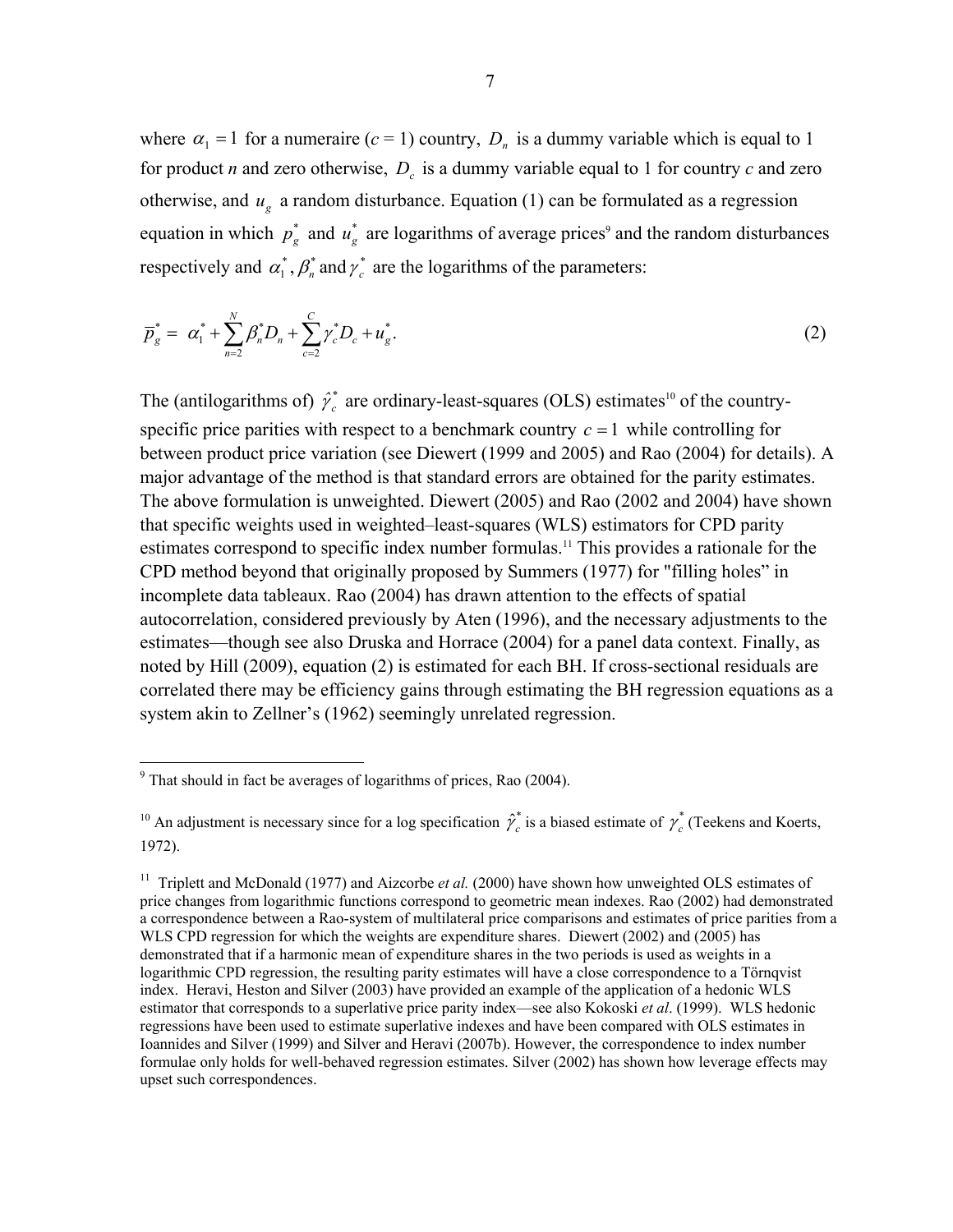The use of the CPD method as formulated in equation (2) suffers from both the use of grouped data and the inability to included quality variations.

## **A. A CPD Regression Using Averages Across Outlets**

## *Does the use of product averages as in equation (2) affect the CPD estimates?*

Kmenta (1986) demonstrates that OLS parameter estimates based on group means are unbiased, though the disturbances are likely to be heteroskedastic and estimates inefficient, as a result of varying within group sample sizes. Such heteroskedasticity is avoided if the number of observations (outlets sampled for each product group in each country) is the same, but this is not so for the ICP. However, a WLS estimator with weights equal to the square root of the number of outlets sampled within each group, a readily available metric for ICP, should minimize this loss of efficiency and is thus advisable.

Dickens (1990) argued that the above analysis requires an assumption that regression errors for the individual observations within groups are independent and identically distributed. To assume disturbances are independent is to make the unlikely assumption that individual outlet prices within a product group and country share no common unobserved characteristics. Dickens (1990) further argues that where grouping is by a common characteristic, weighting by group size can lead to more, rather than less, heteroskedasticity, producing inefficient parameter estimates and biased estimates of the standard errors. Of course simple tests for heteroskedasticity can be run to see if this is the case.

Kmenta (1986) also compared the variances of the parameter estimates using OLS on ungrouped data and WLS on grouped data finding that there will always be some further of loss of efficiency even if the disturbances are homoskedastic. Little efficiency will be lost if the within group variation is small relative to the between group variation in the (unobserved) *X*s and there will be no efficiency loss if all *X*s are the same within a group. Also there will be spurious increases in the  $\bar{R}^2$  due to the grouping.

The effect of efficiency losses on the estimated parameters may not be trivial. Machado and Santos Silva (2001) found for a hedonic regression of rental price for digital computers on their characteristics the coefficients on the dummy variable for 1963 compared with 1960, equivalent to a country parity, were (in logarithms) -0.594 (OLS) and -0.211 (WLS)—a 45 percent compared with 19 percent fall. The difference between parameter estimates using OLS and WLS (weights based on number of observations) estimators was substantial even in this case where disturbances were homoskedastic.

There is a further issue with a CPD formulation. If there is a latent unobserved variable that say has a higher values in some countries, the parity estimate will be biased and inconsistent as a result of multicollinearity between the omitted variable and  $\gamma_c^*$ . Further, even if there is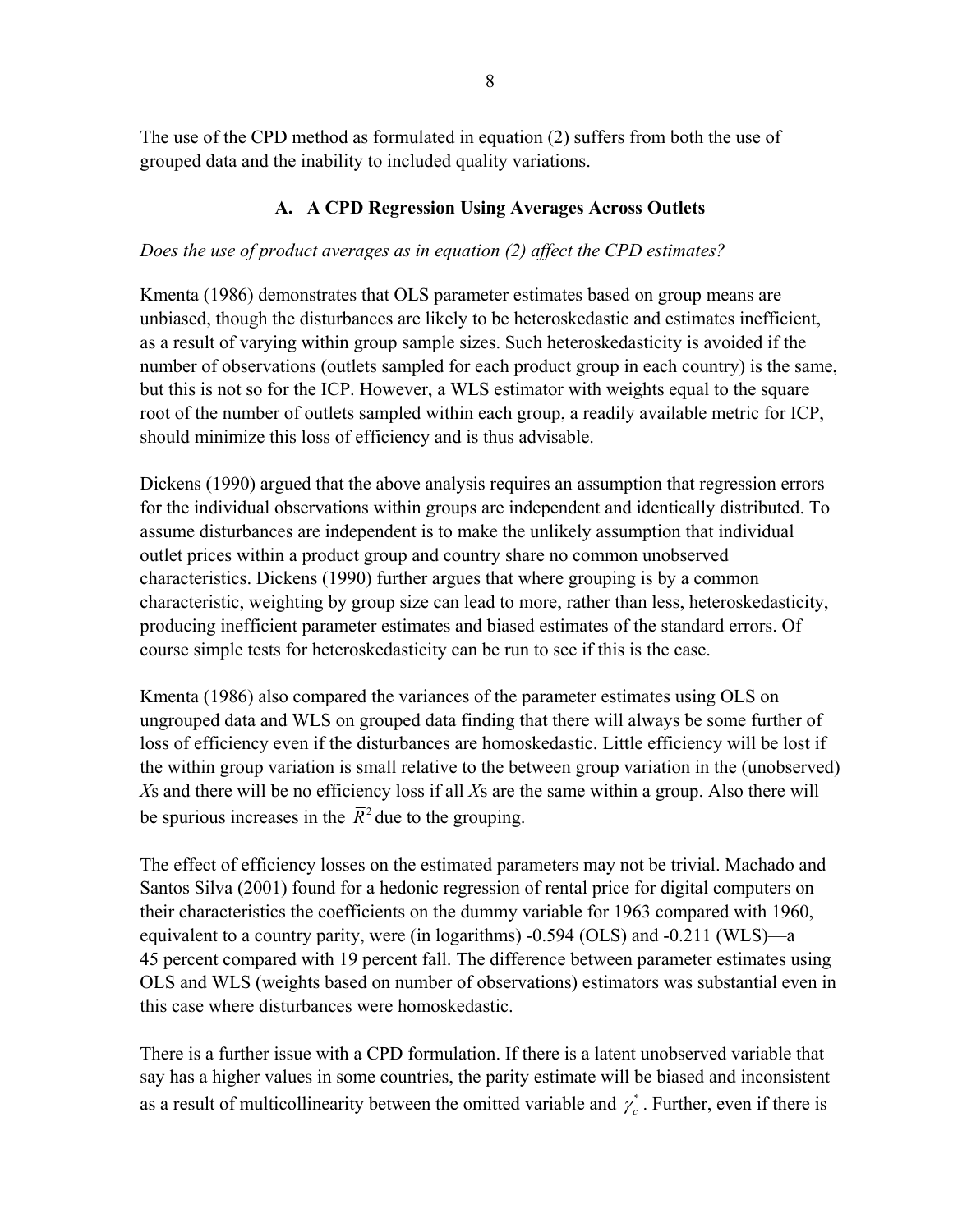no multicollinearity, between the parity estimate and the omitted variable, say it is between the omitted variable and the product dummies  $\beta_n^*$ , say chicken breasts of a certain brand are sold in better quality stores with stricter adherence to freshness than other poultry products, then the nature of omitted variable bias is that the parity estimate will be unbiased, but  $\alpha_{\rm i}^*$ , upon which the parity estimate is benchmarked, will be biased and inconsistent and the variance of the parity estimate, upward biased (Kmenta, 1986).

Thus grouping can result in efficiency losses due to heteroskedasticity that may be mitigated against or aggravated by the use of a WLS estimator and that may also arise even if disturbances are homoskedastic. Further, spurious  $\bar{R}^2$  detract from the normal array of diagnostics for detecting heteroskedasticity. The reliance on only country and product dummies also serves to preclude the introduction of quality variations when an item is missing. We thus turn to consider the inclusion of quality characteristics in a hedonic CPD based on grouped data. Such characteristics will be part of the PS of a product and price collectors can simply record any deviations from these specifications so that average changes in the quality of the product can be measured for a group.

## **B. A** *Hedonic* **CPD Regression Using Averages Across Outlets**

*Can average values of the quality characteristics be entered as explanatory variables in a CPD regression using averages?* 

Consider (for each BH) a regression akin to equation (2) based on *g*=1,…,*G* country product groups where  $\bar{X}_{gi} = \sum_{k \in g} X_{kj} / K_g$  are means of each *j* explanatory variable within each country product group:

$$
\overline{p}_g^* = \alpha_1^* + \sum_{n=2}^N \beta_n^* D_n + \sum_{c=2}^C \gamma_c^* D_c + \sum_{j=1}^J \lambda_j^* \overline{X}_{gj} + \psi_g^*.
$$
\n(3)

\* measurable way than in country 2, then the parity estimates  $\gamma_c^*$  would be conditioned on the In this formulation we include quality characteristics in a CPD regression based on grouped averages. If, for example, chicken breasts in country 1 were on average better quality in some higher values of  $\overline{X}_i$ . Again tests for heteroskedasticity would need to be employed since sample sizes may vary between countries and product groups and WLS estimators employed, and again, even for homskedastic disturbances, the resulting estimators may be inefficient compared with regressions on ungrouped data. Yet further issue arises.

Machado and Santos Silva (2006) consider the case where the selection of groups is endogenous, in the sense that selection depends on unobserved characteristics affecting the dependent variable, something likely in the context of this paper; product and country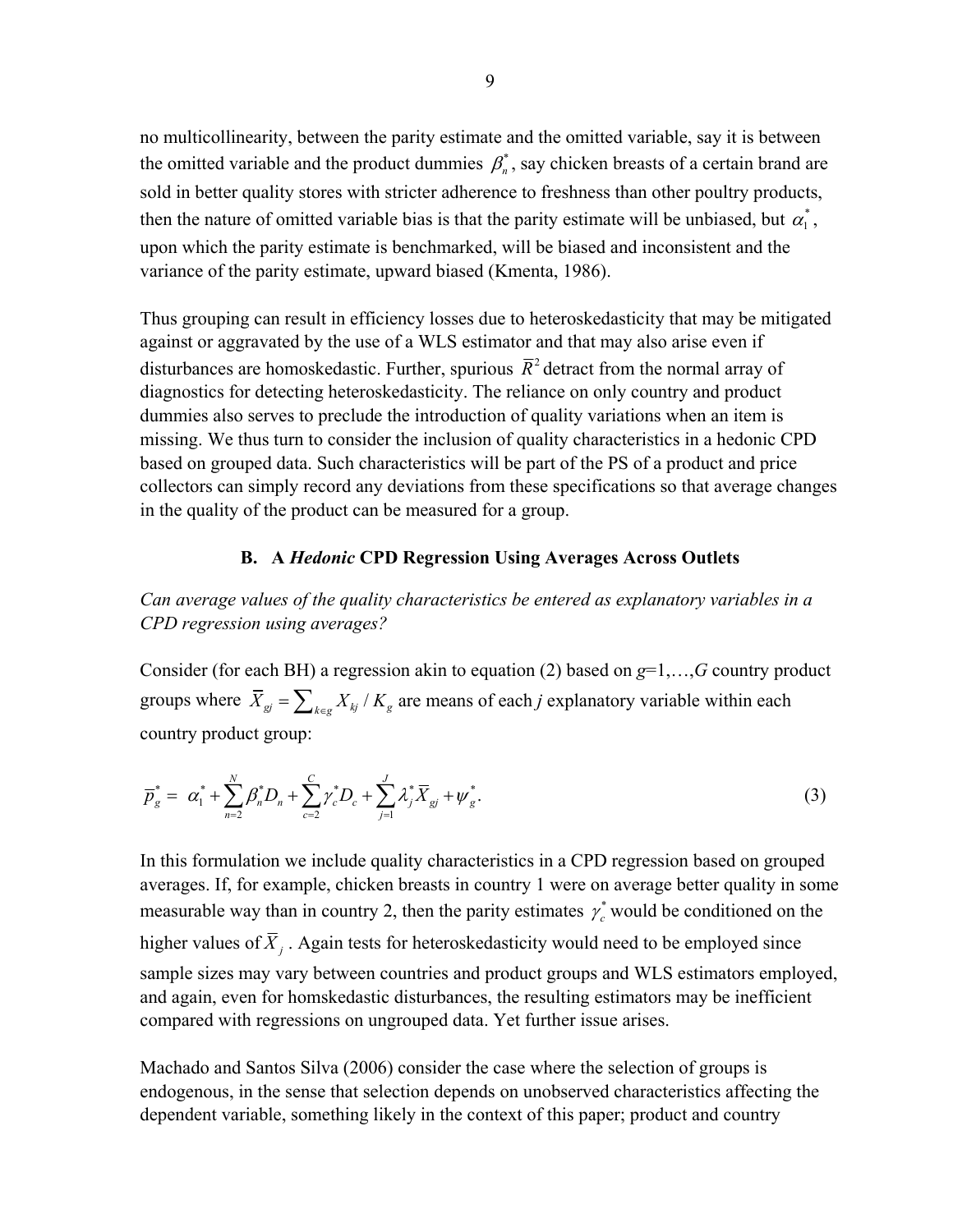grouping should affect price. Machado and Santos Silva (2006) and Dhrymes, and Lleras-Muney (2006) demonstrate that if group selection is endogenous, consistent and efficient estimates can only be obtained if covariate characteristics are fixed within groups and WLS is used, otherwise the estimates will not be consistent. Such fixing of the covariates is at odds with the needs of this paper, that is to utilize methods that condition parity estimates on quality variation. However, the dependence underlying the endogeneity is conditioned on the  $\overline{X}_{gi}$ . Endogeneity bias will be minimal if most price-determining variables are included, that is, if the correlation between the endogenous grouping variable and the disturbance is small (Dhrymes, and Lleras-Muney, 2006).<sup>12</sup> Issues of endogeneity are considered further in the context of a panel structure to the data in the next section. A salient compromise is to utilize further stratification, include factors other than product and country (say, location and outlet type) in the regression as dummy variables. The prices would be averaged over these finer grouped data.

## **C. A** *Hedonic* **CPD Regression Based Only on Selected Stratifying Factors, not Covariates**

*Can we simply include the categorical hedonic quality characteristics within*  $X_i$  *in a CPD regression, say for location and outlet-type, effectively a country product outlet-type location dummy (CPOtLD) method?* 

Assume that  $\overline{X}_j = \left[ \overline{X}_j^1, \overline{X}_j^2 \right]$  for which  $\overline{X}_j^1$  are a selection of categorical variables such as outlet type (say supermarket, open-market store, department store, specialized store, discount store, other) and location (say capital/major city, other cities, towns, rural areas) and  $\bar{X}^2$  the remaining categorical variables and all covariates. The inclusion of only  $\bar{X}^1$  in the regression is equivalent to stratifying by these variables. That is, calculating average prices for, these groups and entering these averages into the left-hand-side of CPD regression with appropriate dummies for outlet-type and location on the right-hand side, along with the country and product dummies.13 The parameters estimates on the country dummies are inefficient in not taking into account variation within these groupings, and potentially suffer from omitted covariate bias in excluding the  $\bar{X}_{i}^{2}$ .

<sup>&</sup>lt;sup>12</sup>  $\overline{R}^2$  cannot be used to determine the effectiveness of the explanatory variables since it is biased upwards due to the omission of within group variation.

 $13$  Rao (2004) points to further considerations. First, that the average of the logarithms of prices should be used, as opposed to taking logarithms of average prices, and second, that a weighted least squares (WLS) estimator is appropriate, due to heteroskedastic disturbances, with weights inversely proportional to the sample size of the average.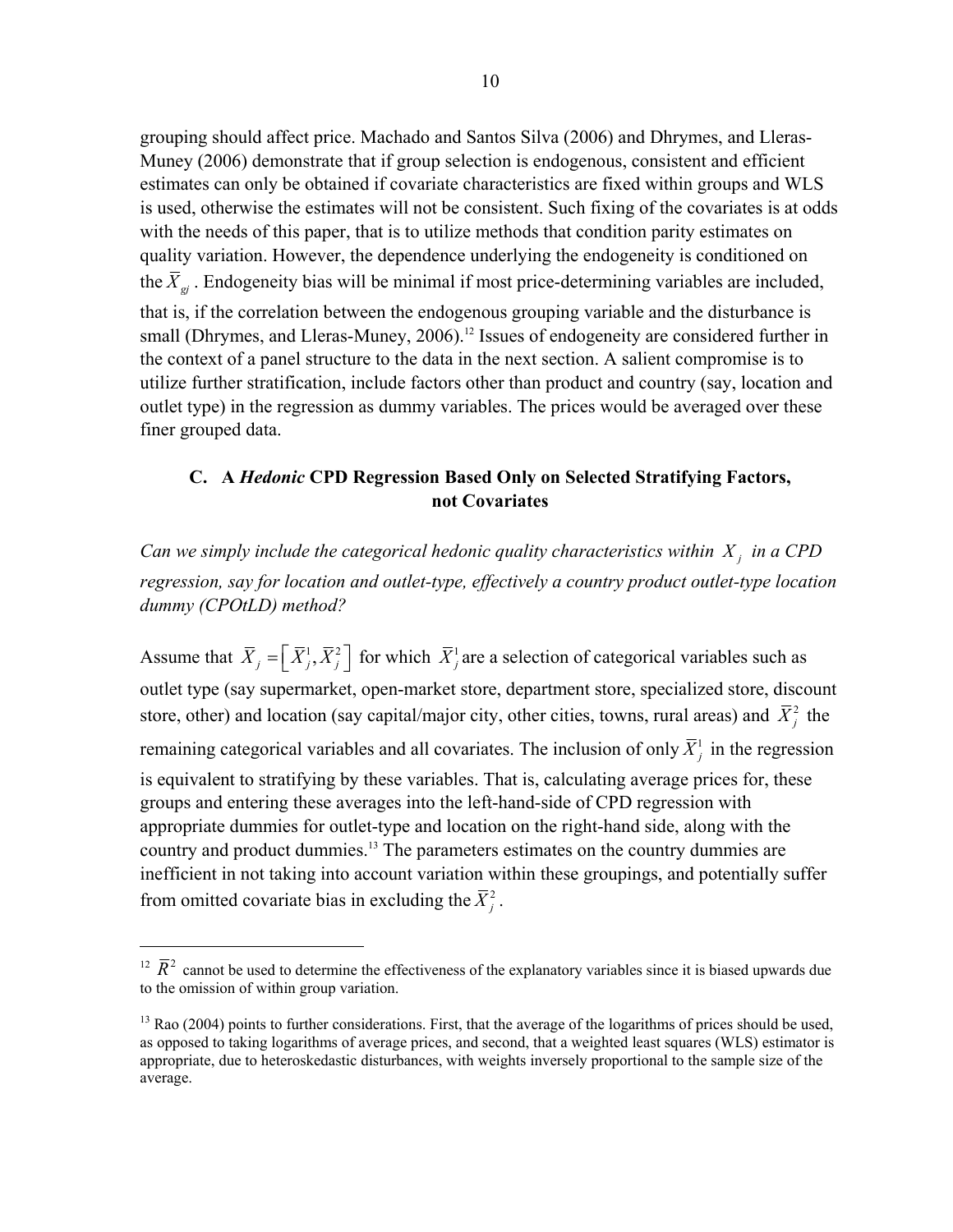Dhrymes, and Lleras-Muney (2006) consider whether it makes any difference, in terms of asymptotic efficiency, to use a finer or coarser grouping, say if "outlet-type' is included is there any benefit from expanding the set of groups or loss from consolidating them? They find that finer groups always yield more efficient estimates of the structural parameters of interest.

Hill (2009) undertook some empirical work on the improving the 2005 ICP parity estimates for the Asia-Pacific region by using location (urban/rural) and store-type averages with corresponding dummies in an extended-CPD framework. The results, while preliminary, found the coefficients on such variables over the 85 BHs studied to be, more often than not, statistically significant and to impact on the parity estimates. However, the signs on these included variables were often unexpected and raised concern about the reliability of the country coding used for these variables. An alternative approach is for the price collector to identify how the non-comparable replacement differs from the specification. The desk officer then makes an *explicit* adjustment to its price for these quality deviations using the principles outlined below.

## **D. Explicit Quality Estimates**

## *Why should we use hedonic estimates to value the quality difference: why not use outlet specific estimates from comparable products on the outlet shelf or based on option costs?*

First, such an approach was used in the 2005 ICP for the case where the package size differed. If the PS was for a say 1 kg. bag of a specified quality of rice, and only a 0.5 kg. bag was on the shelf, then the country desk official would make a quality adjustment by multiplying the price by two. Thus, in this limited case, quality adjustments were incorporated into the ICP. Second, the approach can be easily developed using the checklists from which any change in the required specification is immediately apparent to the price collector. The difference in price arising from a unit change in quality may be apparent from observing the prices of other varieties of differing quality in that outlet. Since the replacement is to be compared with the missing specification for the specific outlet, there is a case for using the outlet estimate of the change in price of a unit quality characteristic, since outlet-specific factors are kept constant. However, there may not be a sufficient variety of models of the product on a store shelf. For PPP comparisons, use can be made of a wider sample of price-quality observations and the coefficients from hedonic regressions.

Product experts, as opposed to price collectors, may be used to judge the value of quality differentials. Sticking to tight PSs proved to be highly problematic for "machinery and equipment goods" in the 2005 ICP. Participating countries were asked to price as many products and product types as possible including the "preferred" make and model and also one or two "alternative" models where available. "Unspecified" models were also priced if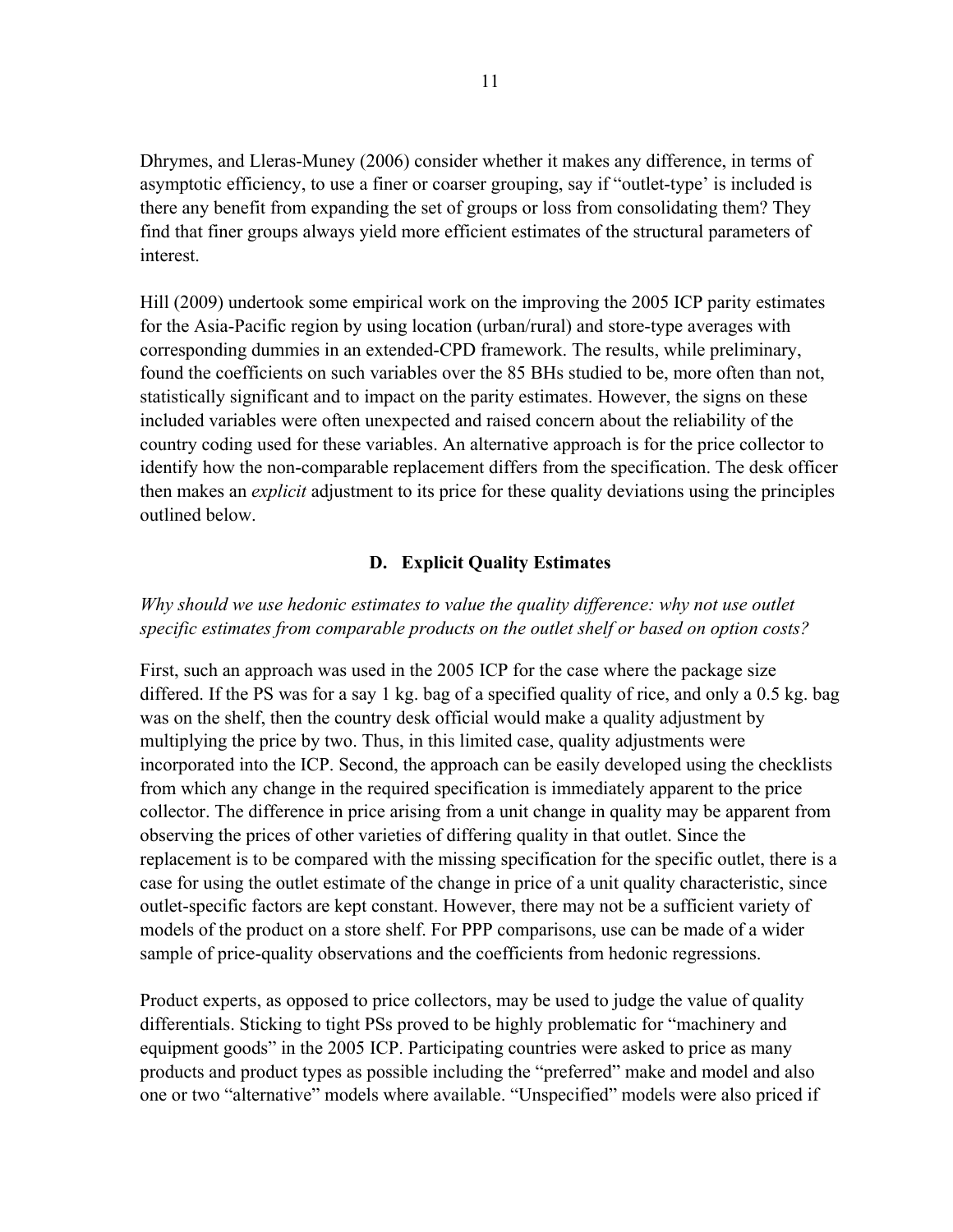neither preferred or alternative models were available and, in fact, these eventually made up about 40 percent of the total observations in Asia with substantial overlap. Of the submitted data, experts determined whether prices could be used in spite of minor technical variations, and also whether and how adjustments could be made to prices for more significant quality variation. For example, the price of a tractor without roll-over protection (ROP) could be adjusted by including the cost of the ROP, if the latter was part of the PS (Burdette, 2007). Also: "As stressed by the Asian core country experts, the next generation of SPDs should include more technical characteristics to support hedonic type analysis." (Burdette, 2007, p. 8).

#### **E. Explicit Hedonic Quality Adjustments**

*Why not undertake country-specific hedonic adjustments using the results from hedonic regressions estimated for individual countries?* 

In (3) the coefficients on the quality characteristics for each country are constrained to be the same. This is an essential characteristic of a dummy variable hedonic regression-based method. By constraining slope parameters to be the same, the difference between the country intercepts, as a measure of the price parity, is invariant to the value of the  $X_i$  characteristics (Triplett, 2004). Yet, say a product available in country 1 with a PS of  $X_{i1} = 10$  was unavailable in some outlet(s) in country 2 and replacement(s) found with  $X_{i2} = 12$ . We could simply run a hedonic regression just using country 2 data and make an explicit quality adjustment to the (log of the) price in country 2 of  $\hat{\rho}_{i2}^*(12-10)$  where  $\hat{\rho}_{i2}^*$  is an estimated coefficient from a hedonic regression of  $\overline{p}_{j2}^*$  on  $\overline{X}_{j2}$  using country 2 outlet data, that is:

$$
\overline{p}_{g2}^* = \alpha_1^* + \sum_{j=1}^J \rho_{j2}^* \overline{X}_{jg2} + \zeta_{g2}^*.
$$
 (4)

A quality-adjusted price for country 2 can be directly compared to the actual country 1 price using a desirable index number formula without any need for a CPD regression.

Alternatively, the explicit quality adjustment  $\hat{\rho}_{i}^*$  (10–12) is made to the price of country 1 where  $\hat{\rho}_{j}^*$  is an estimated coefficient on  $X_{j1}$  from a hedonic regression estimated using country 1 data. However, the two methods will produce different results unless  $\hat{\rho}_{j1}^* = \hat{\rho}_{j2}^*$ . Given no *a priori* preference for either approach, a symmetric average of the two approaches is deemed appropriate (Feenstra, 1995) and indeed can be formulated so as to correspond to a superlative index number formula (Diewert, 2005).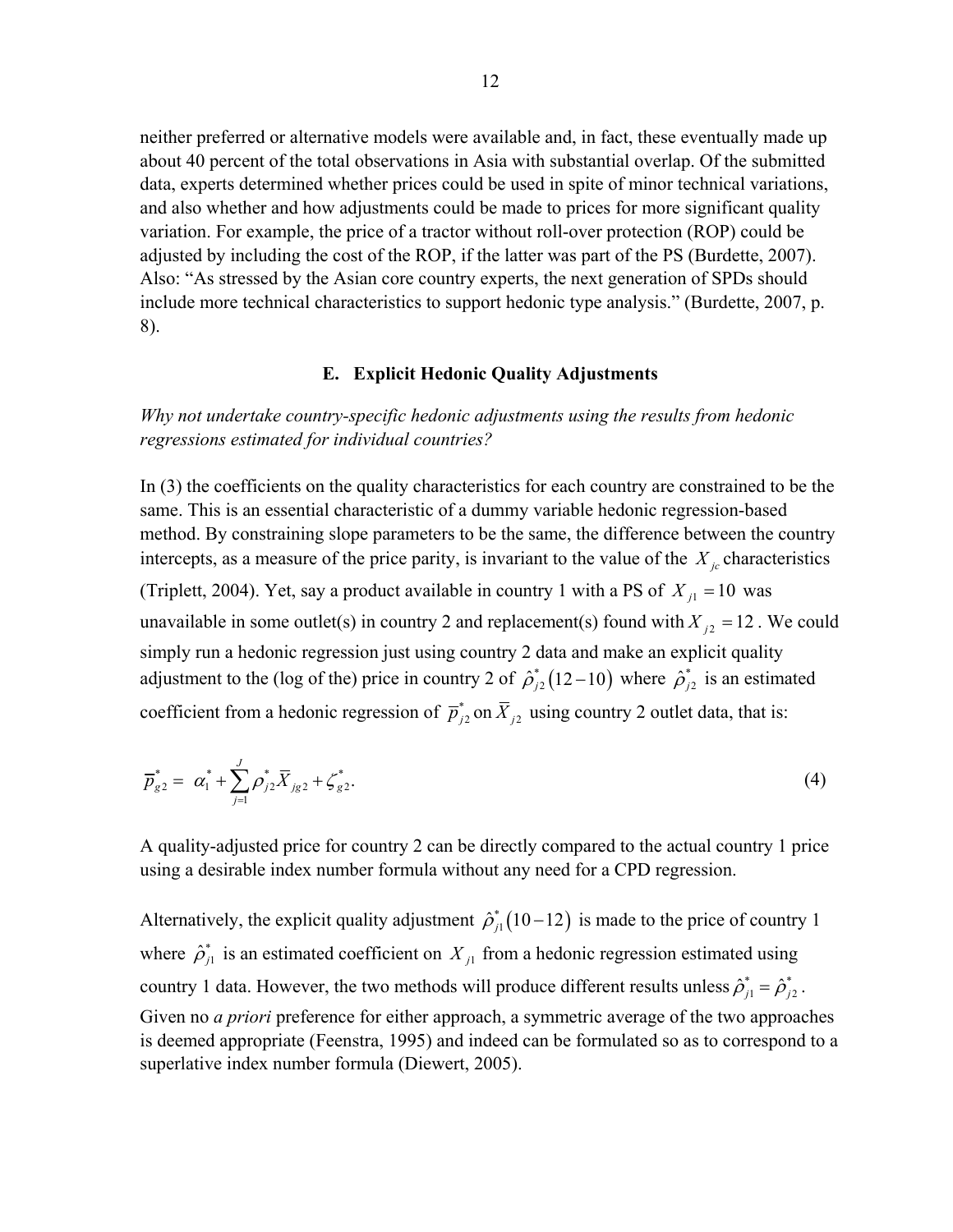The estimates of  $\hat{\rho}_{j_c}^*$  suffer from all the defects of using grouped data outlined above and, further, may have insufficient or limited degrees of freedom. One possibility is to estimate the  $\hat{\rho}_{ic}^*$  from individual data and then incorporate the estimates into the hedonic CPD using a 2-stage least squares estimator. Dhrymes and Lleras-Muney (2006) demonstrate how efficiency gains can arise from the use of a mixed-2SLS (M2SLS) estimator where the dependent variable, our prices, would only be available for groups, whereas endogenous regressors are available at the individual level. Instruments would be required for the first stage estimation, but the idea of working with some variables at the outlet level and others at the grouped level begs the question as to why work at the grouped level in the first place. We now scratch this itch and advocate the use of ungrouped data and introduce some further estimation issues at the ungrouped level. Most importantly, we take formal account of the panel structure of the data.

#### **IV. THE HEDONIC CPD METHOD AND USE OF UNGROUPED DATA**

In this section we consider how to practically estimate the parities from hedonic CPD models using ungrouped data. We assume that we have available for the estimation data on prices for each product from each outlet in each country. As a normal part of ICP methods each of these product prices will have attached the detailed product/outlet-type specifications that define it. Variation in the specification will be recorded if a non-comparable replacement is sought and found. Incorporating quality variation into the measurement of CPD price parities will improve the efficiency of the estimates, remove potential bias, and enable the inclusion of non-comparable replacements.

The outlet variation may be explicitly modeled as a country-invariant randomly and independently distributed interaction term over outlet *k* with product *n* and country *c* that for simplicity we denote by  $\delta_{knc}^*$ . The price in outlet *k* of product *n* in country *c* is given by:

$$
p_{knc}^* = \alpha_1^* + \sum_{n=2}^N \beta_n^* D_n + \sum_{c=2}^C \gamma_c^* D_c + \delta_{knc}^* + \nu_{knc}^* \tag{5}
$$

\* As will be outlined below, the outlet interaction term  $\delta_{\text{knc}}^*$  will be ignored in practical regression work due to the consuming degrees freedom required. The outlet interaction term will instead be considered as a *latent* outlet interaction variable. There may be variation in the price specification actually used; for example, the price of frozen skinless chicken breasts may only be available in an outlet when the PS is for frozen chicken breasts with skins. Since it is specific to an outlet it would be captured by  $\delta_{knc}^*$ . However, an alternative, parsimonious representation is to include a quality characteristic set of *j*=1,…..,*J* characteristics taking the values  $X_i$  specific to each BH, and inclusive of the characteristics of all *n* PSs in a BH, of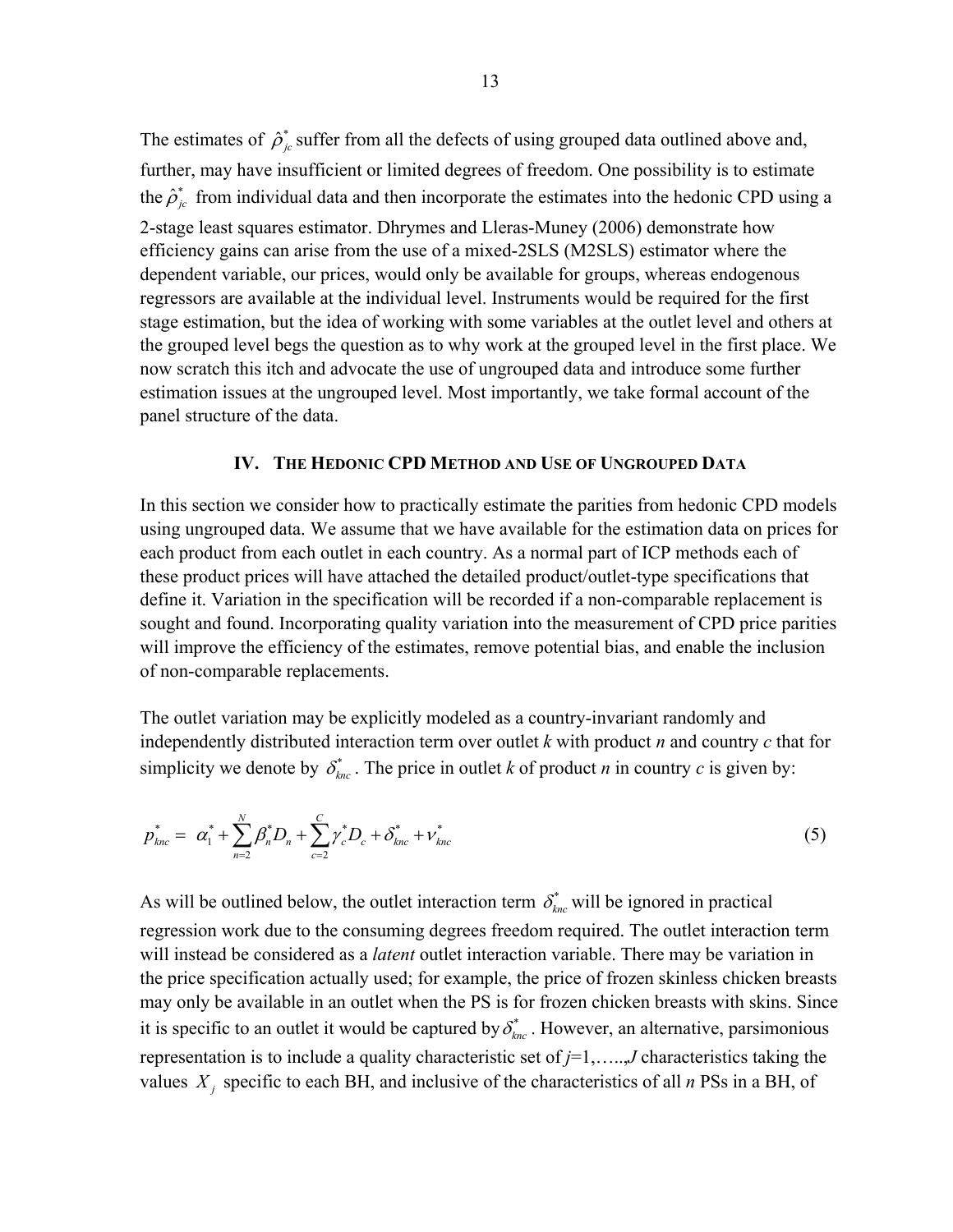which, for example,  $X_1$  may be that the poultry is "with skin." These can be included in equation (5) in place of the latent variable, that is:

$$
p_{\text{knc}}^* = \alpha_1^* + \sum_{n=2}^N \beta_n^* D_n + \sum_{c=2}^C \gamma_c^* D_c + \sum_{j=1}^J \lambda_j^* X_j + \omega_{\text{knc}}^* \tag{6}
$$

The main concern of this section is the inclusion of the  $X_j$  and the implications for the estimator of doing so.

## **A. A CPD Regression with Outlet Interaction Terms**

*Can we simply include the interaction term*  $\delta_{\iota_{nc}}^*$  *in the CPD as in equation (5), effectively a country product outlet dummy (CPOD) method?* 

Omitted variable bias would arise if say higher quality products sold in higher quality outlets were sold in some countries compared with others, a multicollinearity between the country and product/outlet quality effects. The inclusion of  $\delta_{\iota_{nc}}^*$  would remove such bias, but be very demanding in terms of degrees of freedom, especially since the same outlets would not necessarily be in the same countries, though more than one PS, say type of poultry, may be available in the same outlet. Further, we would have the incidental parameter problem—as *KN* increases for fixed *C*, the coefficients on the dummy variables would not be consistent since the number of these parameters increase as *KN* increases. (Baltagi 2005).

#### **B. A** *Hedonic* **CPD Regression**

*Can we simply include the hedonic quality characteristics in a CPD regression instead of the interaction term*, *as in equation (6)?* 

Equation (6) can be seen to be a fixed effects (FE) panel estimator where the variation is over  $c = 1, \ldots, C$  countries as opposed to more usually over time  $t=1, \ldots, T$ , though the principles remain the same. Note that we still include in equation (6) the *N*=8-1=7 product dummies for the different types of poultry, but each of these products will have a detailed PS, including size, brand, free range or otherwise, skinless, frozen, sold unpackaged, and so forth, and outlet variables, such as market trader, independent butcher, supermarket, hypermarket, capital city, major city, rural area and so forth. The inclusion of  $X_i$  are as parsimonious proxies for the outlet/PS interaction terms  $\delta_{\ell m c}^*$ . We can improve on the specification of (6) by also having quality and product interaction terms: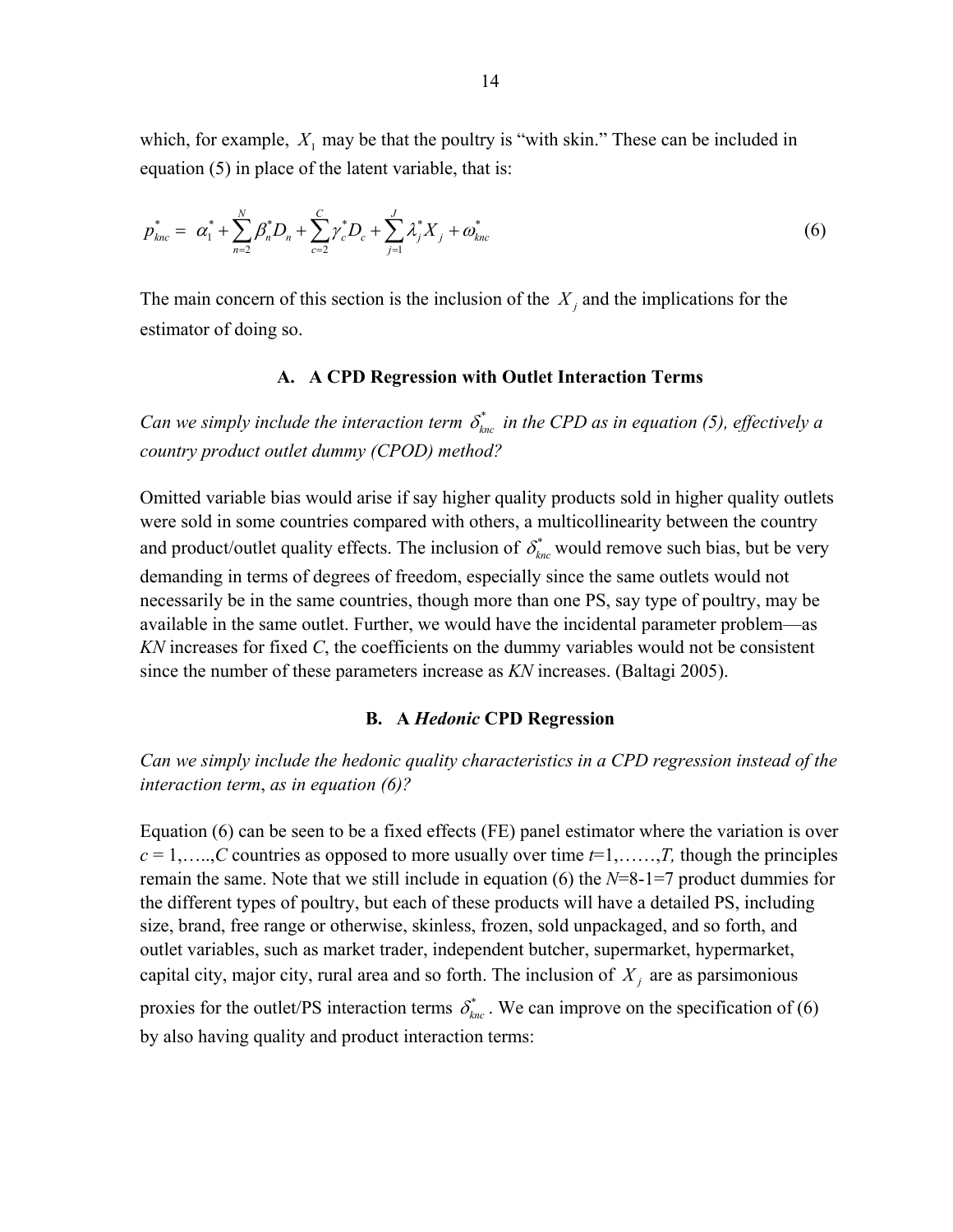$$
p_{knc}^* = \alpha_1^* + \sum_{n=2}^N \beta_n^* D_n + \sum_{c=2}^C \gamma_c^* D_c + \sum_{j=1}^J \lambda_j^* X_j + \sum_{n=2}^N \sum_{j=1}^J \tau_{nj}^* D_n X_j + \mu_{knc}^* \tag{7}
$$

Thus if, for example, a certain brand of poultry may have a price premium, but the premium may be more for some products, say pre-pared ready-to-cook chicken dinners, than say frozen chicken breasts. The number of  $\tau_{nj}^*$  estimates can be reduced by appropriate tests.

Of course, if there are no product replacements and the characteristics remain the same across countries—they are country-invariant—then there is no between country variation . The  $\lambda_j^*$  cannot be identified by the FE estimator and, indeed, there is no need for them to be identified since there is no need for quality adjustments. However, where there are non comparable product replace ments, the CPD hedonic formulations in (6) and (7) can be used to provide estimates of country price parities which incorporate quality-adjusted noncomparable replacements.

there are no published direct comparisons between the hedonic CPD and CPD methods. Aten nine showed a substantial difference between the hedonic CPD and CPD estimates of more than  $+7$  percent or less than  $-7$  percent, though a further nine area comparisons showed smaller differences of between  $+2$  and  $-2$  percent. Empirical work of this nature is sparse. Aten (2003 and 2006) undertook inter-area price comparisons using U.S. data on nearly 200 item strata for 38 U.S. geographical (metropolitan) areas using a hedonic CPD—her "long" method. In Aten (2006) the hedonic CPD estimates are rerun for about 50 item strata, but the CPD for the remaining strata, so subsequently compared<sup>14</sup> the hedonic CPD with the CPD estimates on 50 item strata and found the (unweighted geometric mean) difference in the 38 inter-area price level comparisons to range from -11 percent to 16 percent. Of the 38 inter-area comparisons,

#### **C. A Pooled Cross-Country Hedonic Regression**

#### *Why not exclude the product fixed effects and use OLS on pooled data?*

Early studies of U.S. inter-area price comparison just used the quality characteristics of the product in an outlet to control for product variation—Kokoski, Cardiff, and Moulton (1994) and Kokoski, Moulton and Zieschang (1999), that is, they pooled the data and excluded product fixed effects.

 $\overline{a}$ 

<sup>&</sup>lt;sup>14</sup> Estimates from private correspondence between Bettina Aten and the author.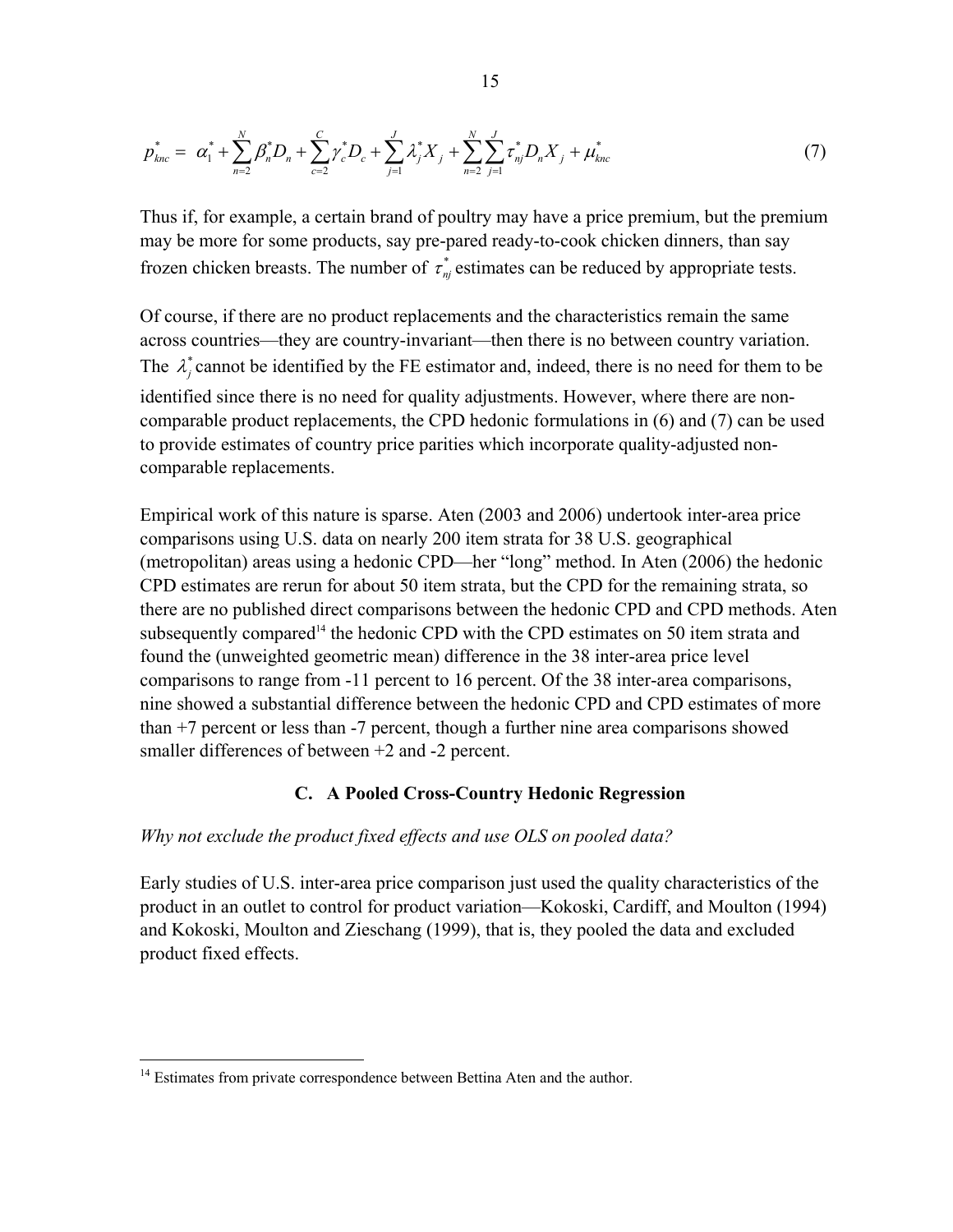Such a model is given by:

 $\overline{a}$ 

$$
p_{knc} = \alpha_1^* + \sum_{c=1}^C \gamma_c^* D_c + \sum_{j=1}^J \delta_j^* X_{kjc} + v_{knc}^* \tag{8}
$$

(7) and thus has potential omitted variable bias. The extent of any bias arising from such omissions will vary between BHs and is an empirical issue. which exclude the fixed effect dummies from equation (6) and also the interaction terms in

The OLS assumption that  $v_{nc}^* \sim$  iid  $(0, \sigma^2)$  for all *n* and *c* ignores the panel structure of the \* data. In (8):  $v_{nc}^* = \beta_n^* + \eta_{nc}^*$  where  $\eta_{nc}^*$  are uncorrelated with  $X_{jc}$  and  $\beta_n^*$  are the productspecific effects. The  $\beta_n^*$  are distinguished as a component of the error term  $v_{nc}^*$  since observations on the same product are likely to be more similar than observations from different products. If  $cov(\beta_n^*, \eta_{j_c}^*) = 0$  then (5) can be estimated as a RE panel estimator using GLS.<sup>15</sup>

OLS estimates of (8) would still be asymptotically unbiased, however the standard errors of the estimates would be understated and the OLS estimates would not be as efficient as GLS ones. Moulton (1986) compared OLS estimates and GLS estimates for three panel applications: a hedonic housing model, a housing demand model, and an earnings function, finding substantial, and for the housing demand study, dramatic, downward bias in the OLS standard errors and thus misleading inferences. The precision of the estimates suffered particularly when average group size and intra-group error correlation were large. The latter would be particularly true when there are variables with repeated values within a group, as is likely for the quality variables  $X_{kic}$ .

Evans *et al.* (1995) estimated the coefficient on 'concentration' in a concentration-price regression using panel data on 1,000 city pairs of airlines carriers over specific routes over 21 quarters. They rejected the null hypothesis of concentration  $(X_{i,c})$  being unrelated to the route-specific effect  $(\beta_n^*)$  i.e. they rejected the null of  $cov(\beta_n^*, X_{ic}^*)$  = 0. As a result the FE model was preferred and the pooled OLS estimates inefficient. Such decisions as to which estimator to use can have a major impact on the results. The pooled OLS estimated coefficient was 0.166 compared with 0.230 for the fixed effects estimated coefficient, the

<sup>&</sup>lt;sup>15</sup> A RE model is estimated in two stages. First,  $var(\beta_n^*)$  and  $var(v_n^*)$ ) are estimated and then the data is transformed by subtracting product-specific means multiplied by a weighting factor that is a function of the two estimated variances and the number of countries. The estimate on the transformed data is a weighted average of the within-product and between-product estimates.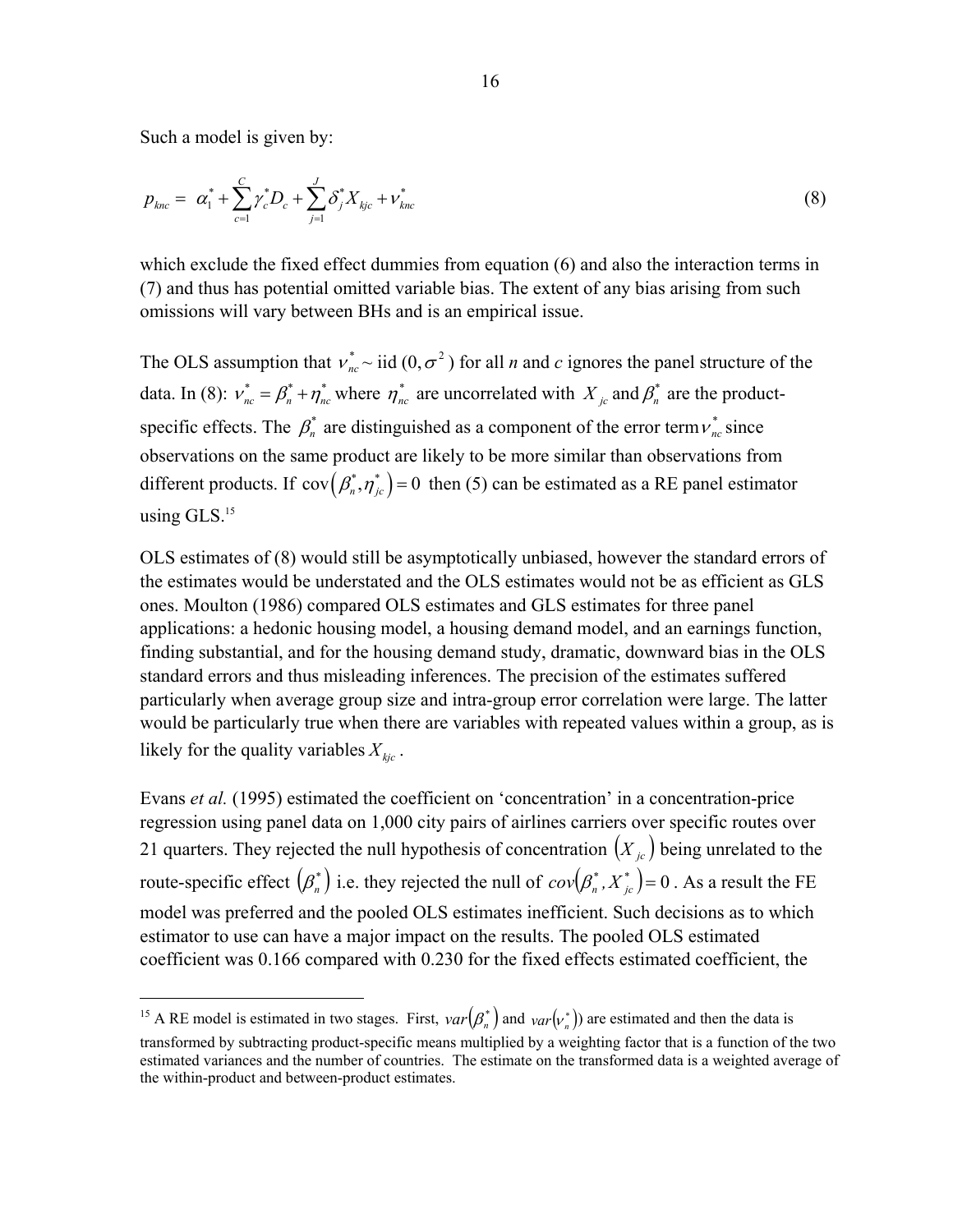difference increasing (0.214:OLS and 0.577:FE) when instrumental variable estimators were used (since concentration was also correlated with the error term).

Heravi, Heston and Silver (2003) provided a number of estimates of price parities for television sets including a formulation such as (6). However, they used scanner data for th ree countries and found limited matching of models across countries thereby justifying a pooled OLS estimator. More particularly, Silver and Heravi (2007a) use the formulation i n equation (6) to investigate the trade-off be tween tight specifications and the poor coverage of the items ompared, and loosely defined specifications to allow for greater coverage but resulting in c inappropriate quality comparisons. They provide an analytical framework and empirical results, based on a simulation of loosening the specifications, identifying conditions under which the bias from poor coverage from tight specifications may be offsetting or compounding, and thus severe.

## **D. The Choice of Estimator for a** *Hedonic* **CPD Regression**

*Can we simply use a fixed effects OLS estimator for (6) and (7)?* 

## **Fixed effects estimator**

It is well established from the panel data literature that an OLS FE estimator provides an unbiased, consistent estimate of  $\delta_j^*$  if  $cov(\beta_n^*, X_j) \neq 0$  and  $cov(\gamma_c^*, X_j) \neq 0$ , that is, there is an assumption of *endogeneity* of all the regressors and both product and country effects.<sup>16</sup> Our *a priori* expectations are for higher-priced products to have better (quality) specifications, i.e.  $cov(\beta_n^*, X_j) \neq 0$ , and products in higher-priced countries to be of a better quality i.e.  $cov(\gamma_c^*, X_j) \neq 0$ .<sup>17</sup> The FE estimator also has an intuition with regard to incorporating quality changes, as outlined in Annex 2. In practice a FE estimator doe s not use dummy variables, but equivalently regresses the difference in  $p_{knc}$  on the differences in  $X_j$ . Annex 2 demonstrates this equivalence and how the price parity estimated by a hedonic CPD model is, after taking expectations, the cross-country difference in the average price levels of characteristics multiplied by a hedonic estimate of its valuation. comparable products plus the product of any cross-country difference in the quality

<sup>1</sup> <sup>16</sup> Rao (2004) demonstrates an adjustment for spatial autocorrelation of disturbances if necessary.

<sup>&</sup>lt;sup>17</sup> Not all the characteristics that define the product  $X_j$  need to be correlated with the fixed effects, as considered by Sickles (2005).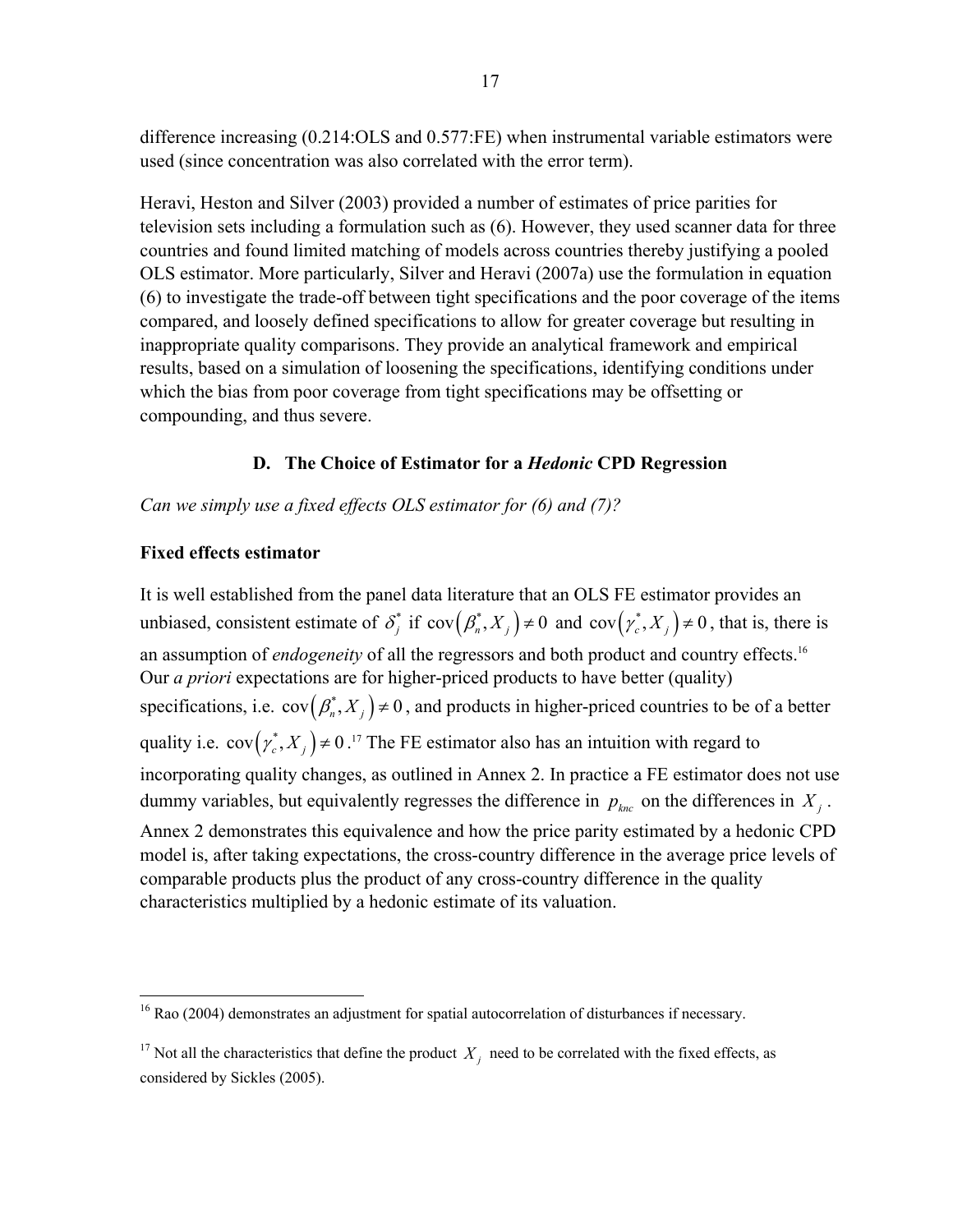#### **Random effects estimator**

A RE panel model treats product and country-specific variation as random draws from respective zero mean distributions, i.e.  $cov(\beta_n^*, X_j) = 0$  and  $cov(\gamma_c^*, X_j) = 0$ . The RE model assumes *exogeneity* of all the regressors and both product and country effects, unlike the FE model that allows for endogeneity of all the repressors. A RE model is estimated using GLS or ML estimators. A panel FE estimator as in (4) and (5) provides consistent estimates of  $\delta_j^*$ *even if* the RE model is valid.<sup>18</sup> However, since the RE model uses both within and between product variation across countries it does not require the product specific dummy variables. The RE model is thus more efficient in such circumstances.<sup>19</sup> Baltagi (1981), using Monte Carlo experiments, considered the merits of alternative estimators for a specification akin to (4), in which the component (fixed) effects are not correlated with  $X_i$ . Using the mean squared error (MSE) criterion, he found that there was always a gain, and a sub stantial one, from performing two-stage generalized least squares (GLS) compare d with an ordinary least squares (OLS) or a FE estimator. All the GLS estimators considered outperformed OLS ones, though all the GLS estimators had fairly close MSEs. The recommendation was to use test as to whether to reject a RE specification would be appropriate (Baltagi, 2005). more than one GLS procedure and, if the results differ widely, test the specifications of the model. Thus while, *a priori*, there is reason to use a CPD FE estimator, a Hausman (1978) However, Hausman and Taylor (1981) propose an alternative approach.

## **Hausman and Taylor estimator**

1

Hausman and Taylor (1981) have as their focus a potential correlation between the individual effects, the latent outlet-item interaction variable,  $\delta_j^*$  in equation (3), with the explanatory variables  $X_{jc}$ . We stress that the individual outlet-item interaction effect is a latent unmeasured omitted variable that is excluded in the estimation for reasons given above. If this latent interaction term is correlated with measured variables  $X_{j_c}$ , OLS and GLS estimates of  $\delta_j^*$  are biased and inconsistent. Hausman and Taylor (1981) divide the  $X_{jc} = [X_{jc}^1, X_{jc}^2]$  into  $X_{jc}^1$  endogenous variables that are correlated with the latent interaction

<sup>&</sup>lt;sup>18</sup> It is also assumed that  $cov(\varepsilon_{nc}^*, X_j) = 0$  otherwise instrumental variable (IV) estimators are required. (Hausman, 1978).

<sup>&</sup>lt;sup>19</sup>In practice a FE model does not use dummy variables, but equivalently regresses the difference in  $p_{knc}$  on the differences in  $X_i$ . An FE estimator can be seen to only use within product variation. A potential disadvantage of the FE estimator is that with measurement error the FE coefficients are downwards biased since the within estimation may be based on small changes relative to the measurement error.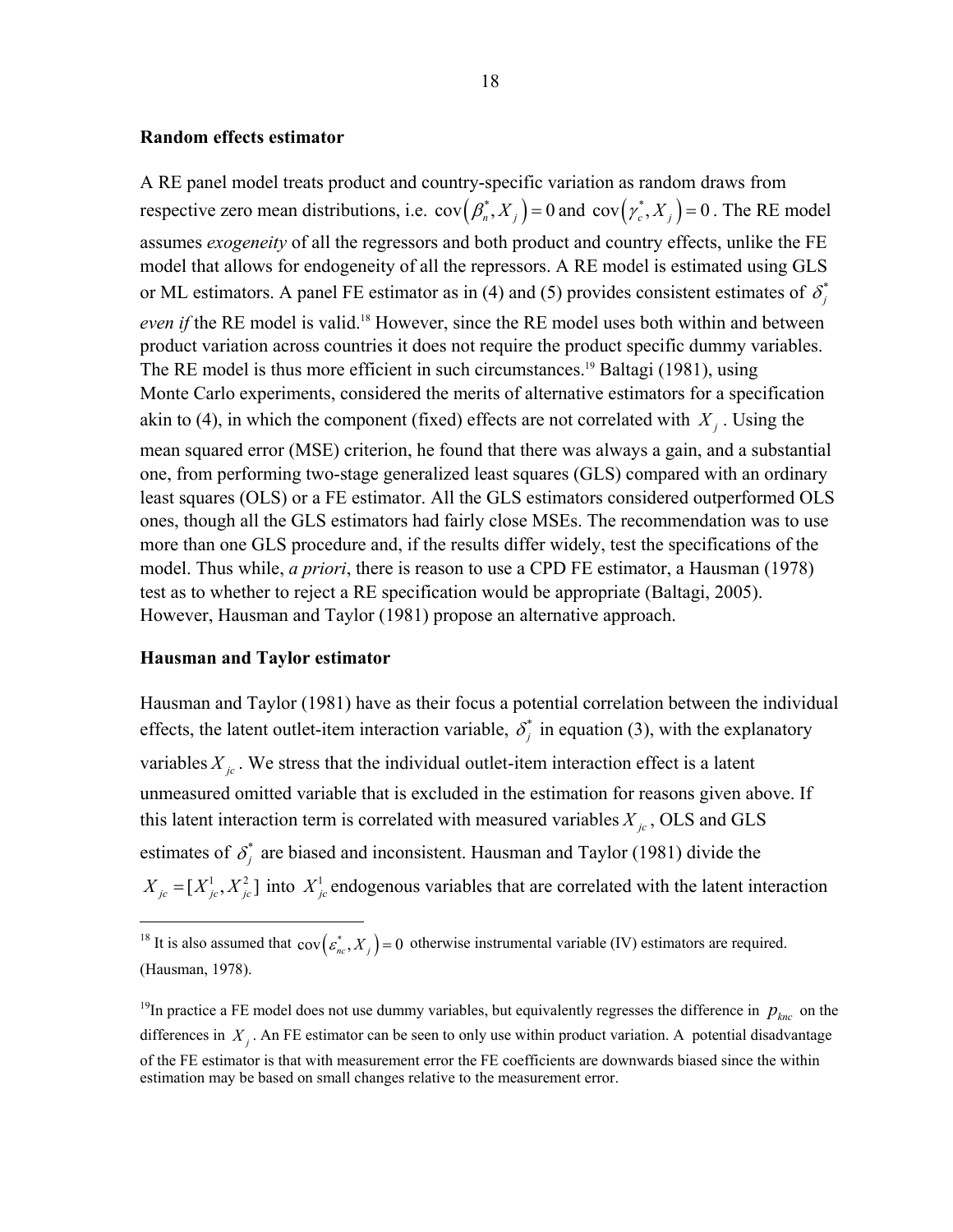term variables and  $X_{j_c}^2$  exogenous variables that are uncorrelated with the latent interaction term. These in turn are divided into, in this context, country-invariant or country-varying variables,  $X^1_{j_c} = [X^{1ci}_{j_c}, X^{1cv}_{j_c}]$  and  $X^2_{j_c} = [X^{2ci}_{j_c}, X^{2cv}_{j_c}]$ . The FE estimator wipes out the countryinvariant  $X_{j_c}^{1ci}$  and  $X_{j_c}^{2ci}$  variables. The GLS RE estimator ignores the endogeneity due to the interaction term and thus yields biased and inconsistent estimates of the parameters on  $X^1_{j_c}$ . However, Hausman and Taylor (1981) propose an instrumental variable estimator that uses  $X_{j_c}^2$  exogenous variables as instruments. The country-varying  $X_{j_c}^1$  that are uncorrelated with the latent interaction term serve two functions: (i) as deviations from individual mean s they produce unbiased estimates of  $\delta_j^*$ , and (ii) using the individual means they provide valid instruments for estimating the parameters of the country-invariant  $X_{i,c}$  uncorrelated with the the traditional estimates are revised markedly, see also Baglati and Levin (1986). interaction term. The method is an improvement of the FE estimator in that it is more efficient and produces unbiased estimates of the parameters of the country-invariant variables. Hausman and Taylor (1981) find from an empirical application that when correlations between the variables of interest and the latent variable are taken into account

The HT estimator requires at least as many exogenous country-varying variables as there are endogenous country invariant variables for it to be more efficient than an FE estimator, otherwise the HT estimator is identical to the FE one since the parameters on the countryinvariant variables  $X_{jc}^{1ci}$  and  $X_{jc}^{2ci}$  cannot be estimated.

#### **Tests for choosing among estimators**

There are of course tests to help choose between the above specifications and estimators. O f initial interest is whether the product dummies in the "P" term of any CPD serves any purpose, that is the null hypothesis that  $\beta_n^* = \beta^*$  can be tested. Baltagi (1981) demonstrates that the Chow test performs poorly due to its invalid assumption that the variance of the cross-sectional effects is homoskedastic, and proposes alternative tests that include the Roy statistic. Importantly, Hausman and Taylor (1981) provide a specification test for the noncorrelation assumptions required for an RE model. More generally, Baltagi, Bresson, and Pirotte (2003) provide tests to choose between FE, RE, or HT estimators. They advocate that first, a standard Hausman test based on the FE versus RE estimators is undertaken and the RE estimator used if it is not rejected. If rejected, a second Hausman test is undertaken based on the difference between the FE and HT estimators, and an HT estimator used if some of the variables, but not all, are correlated with individual effects. Otherwise an FE estimator is used.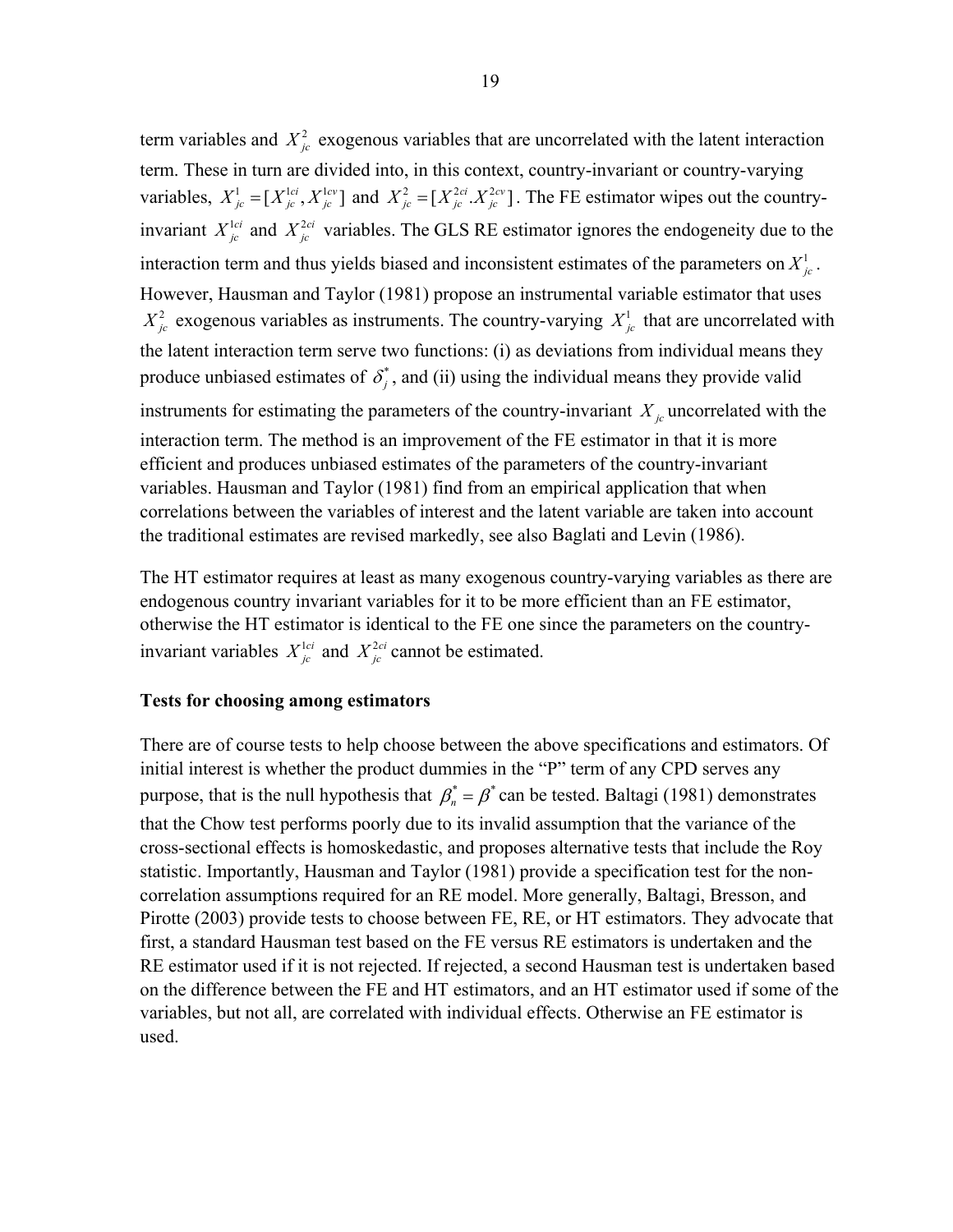#### **V. SUMMARY**

2005 ICP, that is *average* prices across outlets for each of the *N* products in the *C* countries, The 2005 ICP used the regression-based CPD approach to derive BH parity estimates. A number of econometric issues arise, not least because of the panel structure of the data. This paper seeks to address such issues. Of particular concern was the use of grouped data for the thus ignoring between outlet price variation in the regression with an attendant loss of efficiency and potential omitted variable bias.

The 2005 ICP included as an innovation detailed product specifications on each item priced. across countries. It also enabled, albeit for the large part only in principle, the collection of the prices of non-comparable replacements for missing items along with details of the quality This enabled a more precise matching of the prices of products with like characteristics differences. A serious problem with PPP estimates is bias from either a loss of respresentativity, due to the omission of such non-comparable products, or due to the inclusion of non-comparable replacement item prices as if they were comparable. This paper argues for the inclusion in the 2011 ICP round of non-comparable replacement items in a hedonic CPD bringing together the innovations of detailed product descriptions and a regression-based approach to parity estimates. It outlines some of the econometric issues.

The use of grouped data in CPD regressions results in efficiency losses due to estimator, but may also arise even if the disturbances are homoskedastic. Further, spurious heteroskedasticity that may be mitigated against, or aggravated by, the use of a WLS  $\overline{R}^2$  and related statistics from grouped data detract from the normal array of diagnostics for detecting heteroskedasticity. If grouped data are to continue to be used, which we advise against, the collection and inclusion of non-comparable replacements for missing items is advocated with such data incorporated into a hedonic CPD that makes use of the group averages of quality characteristics.

Most price determining characteristics should be included for the parity estimates from a hedonic CPD to be consistent and to militate against omitted variable bias. A strategy of further stratification of a CPD regression by factors such as outlet-type and location is a limited case of the inclusion of most price-determining variables. If further stratification is undertaken, a finer coding is preferable on efficiency grounds to a coarser one, and experience has found that great care should be exercised in the country coding used in measuring these stratifying factors.

A less preferred alternative, on econometric grounds, for quality adjustments to the prices of non-comparable replacements, is to devise explicit adjustments using information from price collectors on different varieties, say similar brands on the outlet shelf or from experts based on option costs. Explicit estimated can also be generated from hedonic regressions, but if use is to be made of hedonic methods, the preference is to incorporate the quality characteristics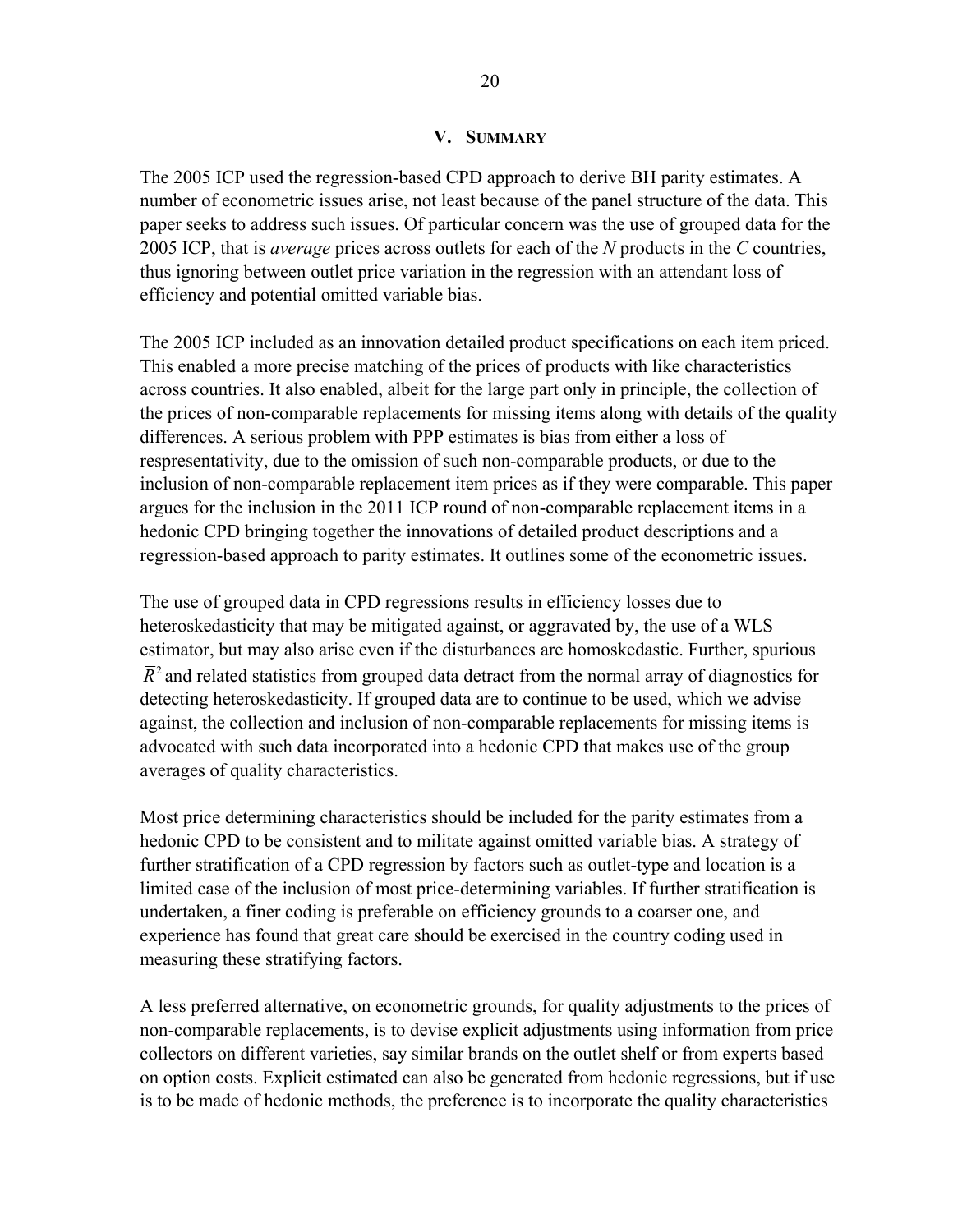into the (hedonic) CPD regression. The arguments for using explicit quality estimates apply as much to grouped data as to ungrouped, which we now turn to.

regression the ungrouped data from which the grouped data were derived. Again a hedonic CPD is argued to the preferred approach to enable the incorporation of non-comparable replacements and condition the parity estimates on such quality variation. Quality characteristics in a CPD are deemed to be proxy variables to capture latent outlet-productcountry variables whose inclusion is precluded by degrees of freedom issues. A hedonic CPD formulation, possibly with country-product interaction terms, is argued to be preferable to both separate CPD and hedonic ones. However, and more importantly, consideration is given to the panel structure of the data and the choice between, and test for, fixed effects, random effects, and Hausman-Taylor estimators, an issue that also applies to grouped data. The shortcomings of using grouped data can of course be remedied by using in the CPD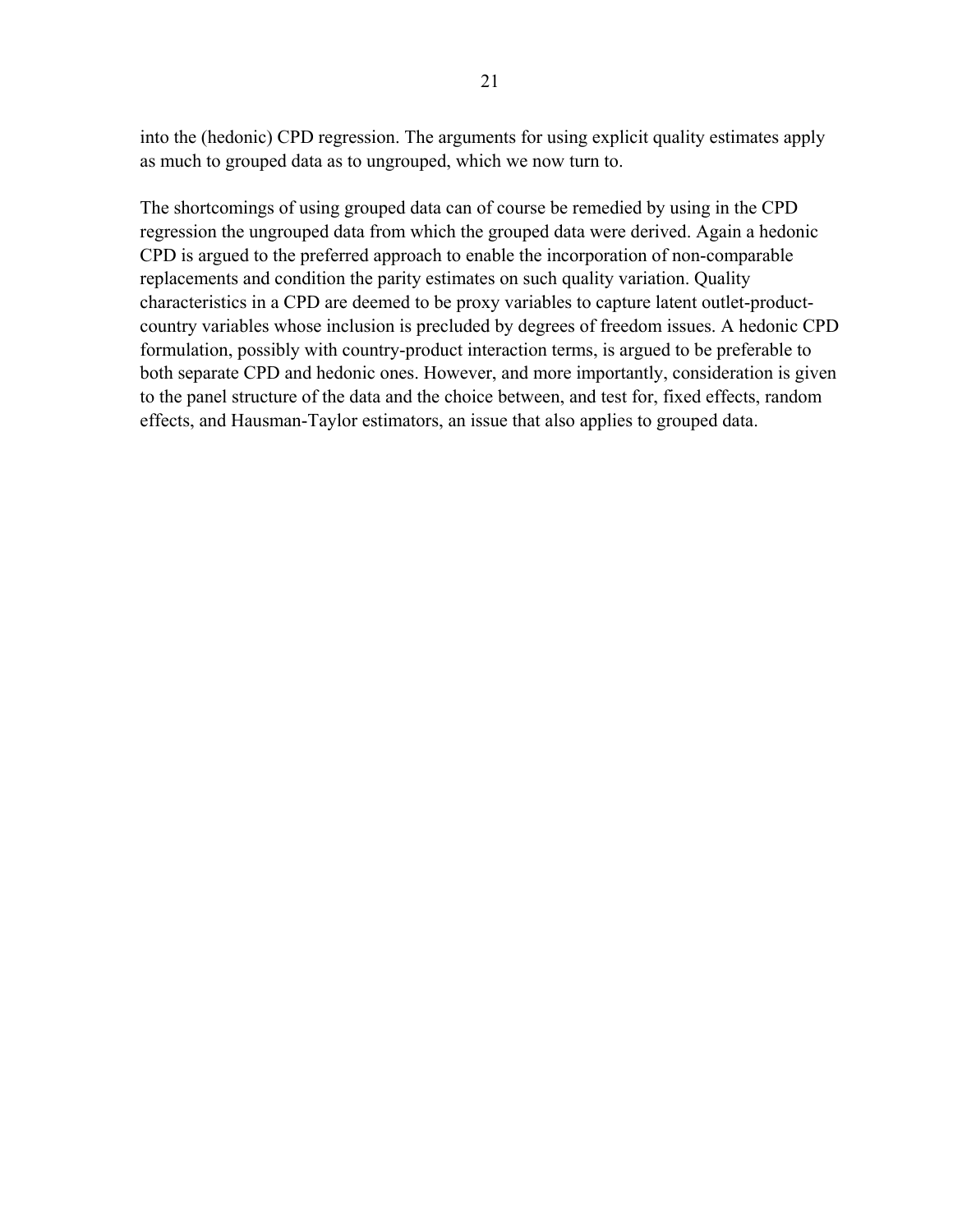#### **Annex 1. Characteristic Price Index Numbers<sup>20</sup>**

We consider characteristic price (hedonic) index numbers as an alternative methodology to hedonic CPD indexes. Characteristic price indices do not use a regression model for the parity estimates, but do for the quality adjustment. They have been proposed when there is a large turnover in new models and thus little panel structure to the data, such as for personal computers (see Berndt and Rapport (2001), Pakes (2003) and Silver and Heravi (2005)). They take an index number form, but with the quantity of characteristics held constant for each product in each country, but valued by country 2 hedonic parameters (shadow prices) in the numerator and country 1 hedonic parameters in the denominator. A family of such index numbers suggest themselves depending on which country's quantities (or which average of country quantities) are held constant. For example, holding country 1 or country 2 quantities constant yields:

$$
\frac{\sum \hat{\delta}_{j2}^*(X_{j2})}{\sum \hat{\delta}_{j1}^*(X_{j2})}
$$
 and 
$$
\frac{\sum \hat{\delta}_{j2}^*(X_{j1})}{\sum \hat{\delta}_{j1}^*(X_{j1})}
$$
 (A1.1)

the two formula or symmetric mean-value of the  $X_{i1}$  and  $X_{i2}$  (Silver and Heravi, 2007b). Superlative index number formula can be defined as specific forms of symmetric means of

*\** Note that this is very different from the constrained  $\hat{\delta}^*$  in (4) and (5) since the very essence *\** of (8) is that  $\hat{\delta}^*_{j1}$  and  $\hat{\delta}^*_{j2}$  differ.

the parameters constant so that the difference in intercepts is invariant to any value of  $X_i$ while the essence of (8) is to allow the parameters to change while holding the  $X_j$  constant. Equations (5) and (8) are based on quite different premises. The regression-based (5) holds Such differences in approaches were considered empirically in Silver and Heravi (2007b) and more formally in Diewert, Heravi, and Silver (2008)—hereafter DHS (2008).<sup>21</sup>

coefficients, in the mean values of  $X_{j_c}$ , and in the relative characteristics variance-covariance The numerical difference between the two methods was shown in DHS (2008) to depend on the exponent of the product of the (expenditure-share weighted country) differences in the matrix.<sup>22</sup>

 $\overline{a}$ 

 $20$  Also referred to by Silver and Heravi (2007b) and DHS (2008) as hedonic imputation indexes, though we use the above terminology here to be consistent with Triplett (2004).

<sup>&</sup>lt;sup>21</sup> An earlier attempt at decomposing the difference between the two approaches is Silver and Heravi (2007c), but this excluded a covariance term.

 $^{22}$  Increasing as, say, the product market diversifies into distinct bundles of characteristics with distinct say high-end and bottom-of-the-market offerings.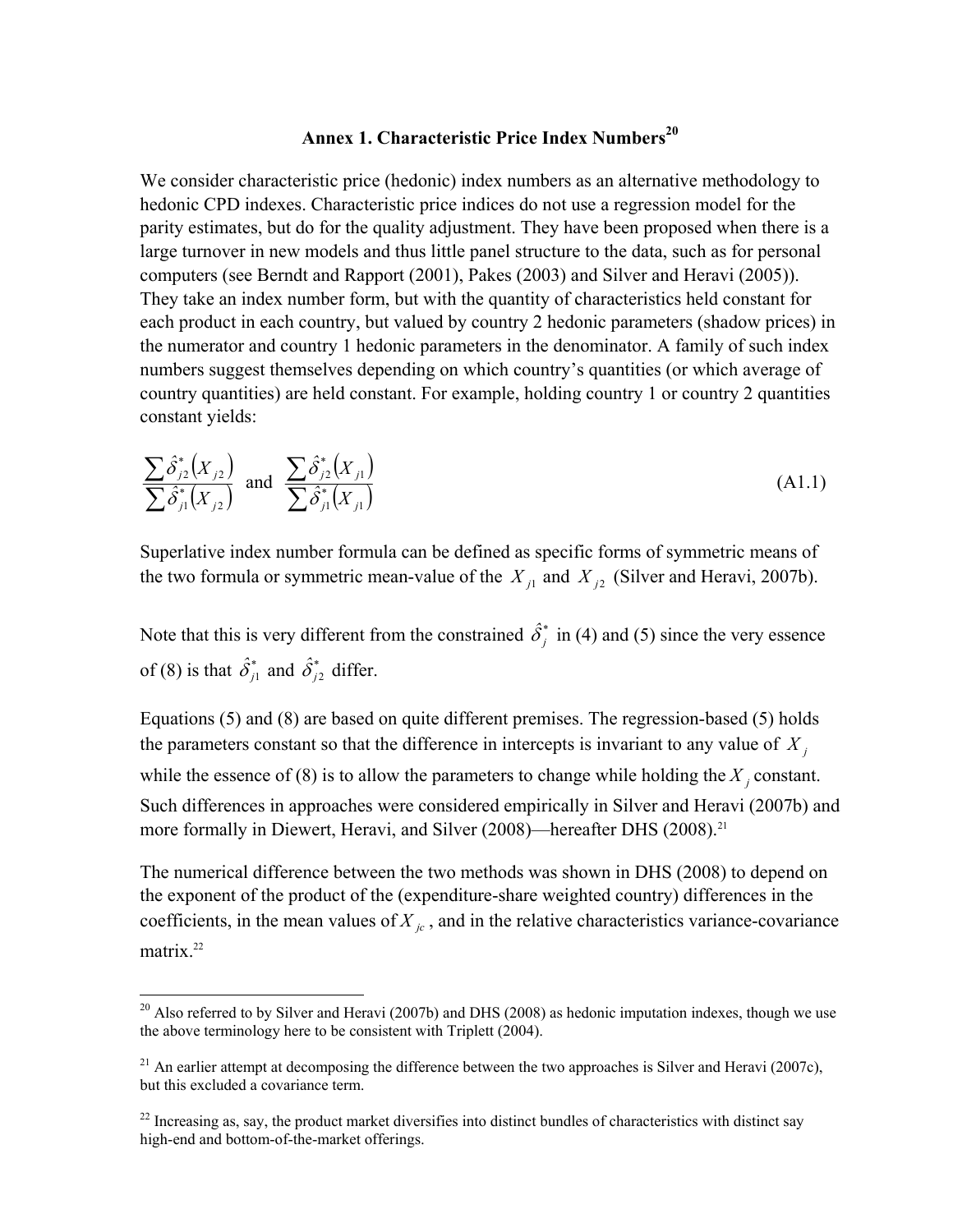#### **Annex 2. An Intuition for a Hedonic CPD**

Some insight into the quality adjustment arising from the hedonic CPD in (5) based on a FE panel estimator can be seen by its evaluation in terms of differences. Consider for simplicity a bilateral comparison of countries *c*=1,2 and a product defined by country-invariant quality characteristics,  $X_{n_1} = X_{n_2} = X'_{n_c}$ , that change over products but do not change over countries, and by, for simplicity, a single country-varying characteristic  $Z_{nc}$  that may change over across countries, has a non-comparable replacement of a 4 GB PC in country 2,  $Z_{n_1} = 3$ products and countries. For example, the specification to be priced is a 3 GB (memory) personal computer (PC) whose price is observed in country 1 which, other things equal and  $Z_{n2} = 4$ .

Consider for countries 
$$
c = 1, 2
$$
:  
\n
$$
p_{nc}^* = \alpha_1^* + \gamma_2^* D_2 + \delta^* X_{nc} + \lambda^* Z_{nc} + \omega_{nc}^* \text{ where } \omega_{nc}^* = \beta_n^* + e_{nc}^* \tag{A.2.1}
$$

and where  $\hat{\gamma}_2^* = (\hat{\alpha}_2^* - \hat{\alpha}_1^*)$  are the estimated parities and  $\hat{\delta}^*$  and  $\hat{\lambda}^*$  are constrained to be the same across the two countries. Equation (A.1) can be seen to be made up of separate equations for countries 1 and 2 given respectively by:

$$
p_{n1}^* = \alpha_1^* + \delta^* X_{n1} + \lambda^* Z_{n1} + \omega_{n1}^* \qquad \text{and} \qquad (A.2.2)
$$

$$
p_{n2}^* = \alpha_2^* + \delta^* X_{n2} + \lambda^* Z_{n2} + \omega_{n2}^* \tag{A.2.3}
$$

 $*$   $*$   $*$ though equation (A.1) makes the additional assumption that  $\omega_{nc}^* = \omega_{n1}^* = \omega_{n2}^*$ .

 $(p_{n2}^* - p_{n1}^*)$ *\** The difference  $\Delta p_n^* = (p_{n2}^* - p_{n1}^*)$  is, by construction of  $X_{nc}$  and  $Z_{nc}$ , given by:

$$
\Delta p_n^* = \left(\alpha_2^* - \alpha_1^*\right) + \lambda^* \Delta Z_n + \Delta e_n^* \tag{A.2.4}
$$

Note: that we have dropped the country-invariant changes  $X_{nc}$  and the product-specific \* effects  $\beta_n^*$  in (A.1) since:

$$
w_{n2}^* - w_{n1}^* = (\beta_n^* + e_{n2}^*) - (\beta_n^* + e_{n1}^*) = e_{n2}^* - e_{n1}^* = \Delta e_n^*
$$
\n(A.2.5)

It is well established that an OLS regression of the differences in (A.4) is equivalent to a FE dummy variable model regression given by (5) and, when there are many products, is computationally much easier (Davidson and MacKinnon, 1993). What (A.4) tells us is that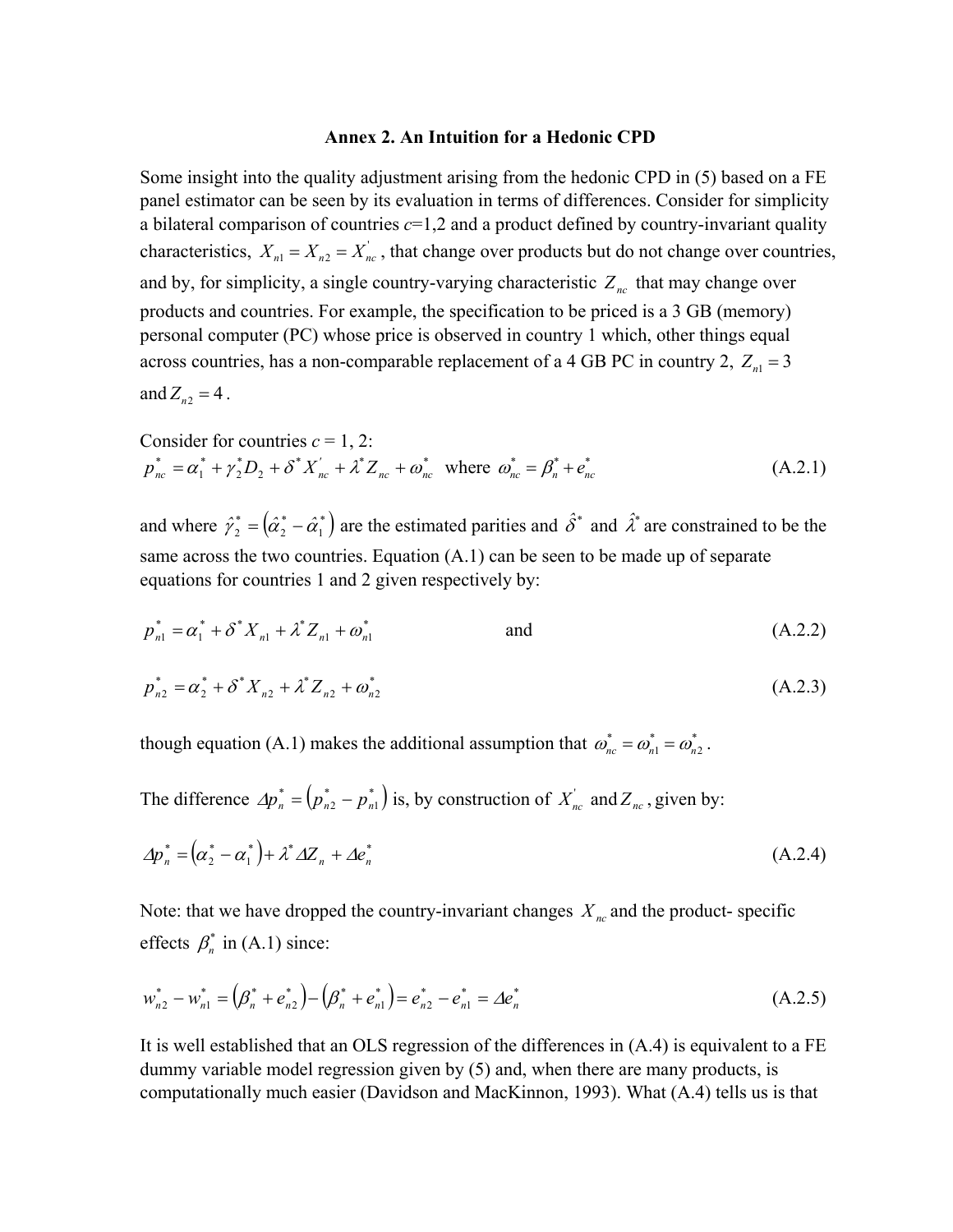for a given product *n*, the price parity measured by a hedonic CPD estimator is, after taking expectations, the cross-country difference in the average price levels of comparable products (the constant change) plus any cross-country difference in quality characteristics between the original PS and the non-comparable replacement's PS each multiplied by constrained estimates of their hedonic valuation. The use of the FE panel estimator can be seen to have an intuition.

## **References**

Aizcorbe, A., Corrado, C. and Doms M. (2000). Constructing Price and Quantity Indexes for High Technology Goods, Industrial Output Section, Division of Research and Statistics, Board of Governors of the Federal Reserve System, July.

Aten, Bettina. H., (1996). Evidence of Spatial Autocorrelation in International Prices, *Review of Income and Wealth*, June, 42, 2, 149–63.

Aten, Bettina (2003) "Report on Interarea Price Levels, 2003," *Working Paper* No. 2005-11, Bureau of Economic Analysis, May.

Aten, Bettina, H. (2006) Interarea Price Levels: An Experimental Methodology, *Monthly Labor Review,* September, 129, 9, 47–61.

Balk, Bert M., (2005). "Price Indexes for Elementary Aggregates: The Sampling Approach," *Journal of Official Statistics*, Vol. 21, No. 4, pp. 675–99.

Baltagi, Badi H. (1981). A Two-Way Error Component Model, *Journal of Econometrics*, 17, 21–49.

Baltagi, Badi H. (2005). *Econometric Analysis of Panel Data*, Chichester: John Wiley & Sons.

Baltagi Badi H., Bresson, Georges and Alaine Pirotte (2003). Fixed Effects, Random Effects or Hausman-Taylor? A Pretest Estimator, *Economic Letters*, 79, 361–369.

Baltagi, Badi H. and Dan Levin (1986) Estimating Dynamic Demand for Cigarettes Using Panel Data: The Effects of Bootlegging, Taxation and Advertising Reconsidered, *The Review of Economics and Statistics*, 68, 1, February, 148–155.

Berndt, E.R. and Rappaport N.J. (2001). Price and Quality of Desktop and Mobile Personal Computers: A Quarter-Century Historical Overview, *American Economic Review*, 91, 2, 268–273.

Burdette, Steve (2007). Comparing the Prices of Machinery and Equipment Across the Globe, *ICP Bulletin*, 4, 2, August, 5–8.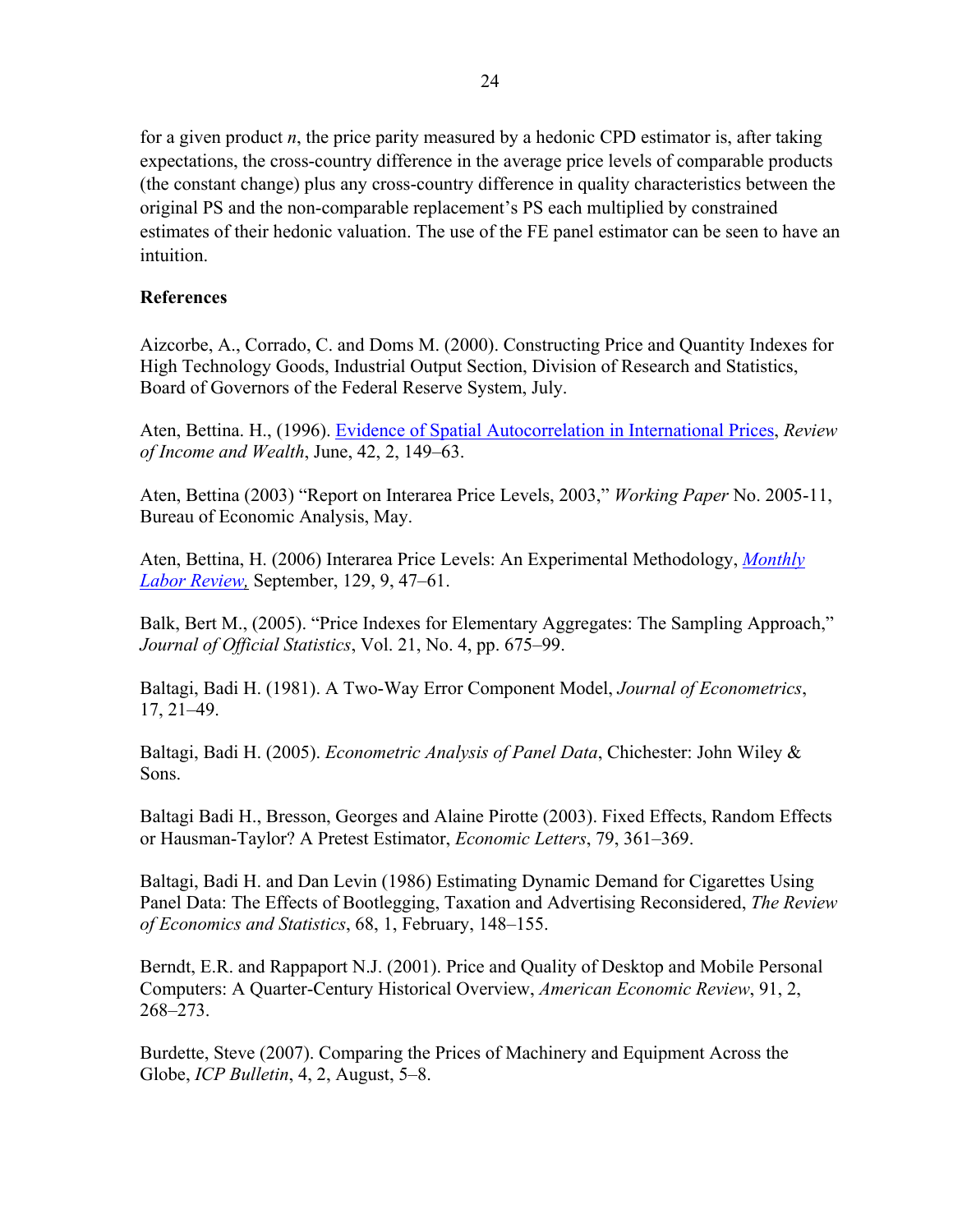Cuthbert, J. and M. Cuthbert. (1988). On Aggregation Methods of Purchasing Power Parities, *Working Paper* No. 56, November, Paris: OECD.

Davidson, R. and J.G. MacKinnon (1993). *Estimation and Inference in Econometrics*, Oxford: University Press.

Deaton, Angus and Alan Heston (2008). Understanding PPPs and PPP-based national accounts, paper presented at CRIW-NBER Summer Workshop, July 14–15, 2008.

Dhrymes, Phoebus J. and Adriana Lleras-Muney (2006) Estimation of Models with grouped and Ungrouped Data by Means of "2SLS", *Journal of Econometrics*, 133, 1–29.

Dickens, William T. (1990). Error Components in Grouped Data: Is It Ever Worth Weighting? *The Review of Economics and Statistics*, 72, 2, May, 328–333.

Diewert, W. Erwin (1999). Axiomatic and Economic Approaches to International Comparisons. In *International and Interarea Comparisons of Income, Output and Prices*, Alan Heston and Robert E. Lipsey (eds.) Studies in Income and Wealth, 61, 13–87, Chicago: University of Chicago Press.

Diewert, W. Eerwin (2002). Hedonic Regressions: A Review of Some Unresolved Issues, *Mimeo,* Department of Economics, University of British Columbia.

Diewert, W. Erwin (2004). "Elementary Indices," in *Consumer Price Index Manual: Theory and Practice*, (Geneva: International Labour Office) Chapter 20, pages 355–70. Available via the Internet at www.ilo.org/public/english/bureau/stat/guides/cpi/index.htm.

Diewert, W. Erwin (2005) Weighted Country Product Dummy Variable Regressions and Index Number Formulae, *Review of Income and Wealth*, 51, 4, December, 561–70.

Diewert, W. Erwin (2008). New Methodology for Linking Regional PPPS, ICP Bulletin, 5, 2, August, 1, 10–21.

Diewert, W. Erwin, Heravi, Saeed, and Silver, Mick (2008). Hedonic Imputation Indexes Versus Time Dummy Hedonic Indexes, *NBER Working Paper* 14018. Forthcoming in W. Erwin Diewert, John Greenlees, and Charles R. Hulten (eds.) *Price Index Concepts and Measurement*, NBER, Chicago: University of Chicago Press, 278–337, 2010.

Druska, V. and Horrace, W.C. (2004). Generalised Moments Estimation for Spatial Panel Data: Indonesia Rice Farming, *American Journal of Agricultural Economics,* 86 ,1 February, 185–198.

Evans, W. N., Froeb, L. M. and Werden, G.J. (1993). Endogeneity in the concentration-price relationship: causes consequences and cures, *Journal of Industrial Economics,* XLI, 4, December, 431–438.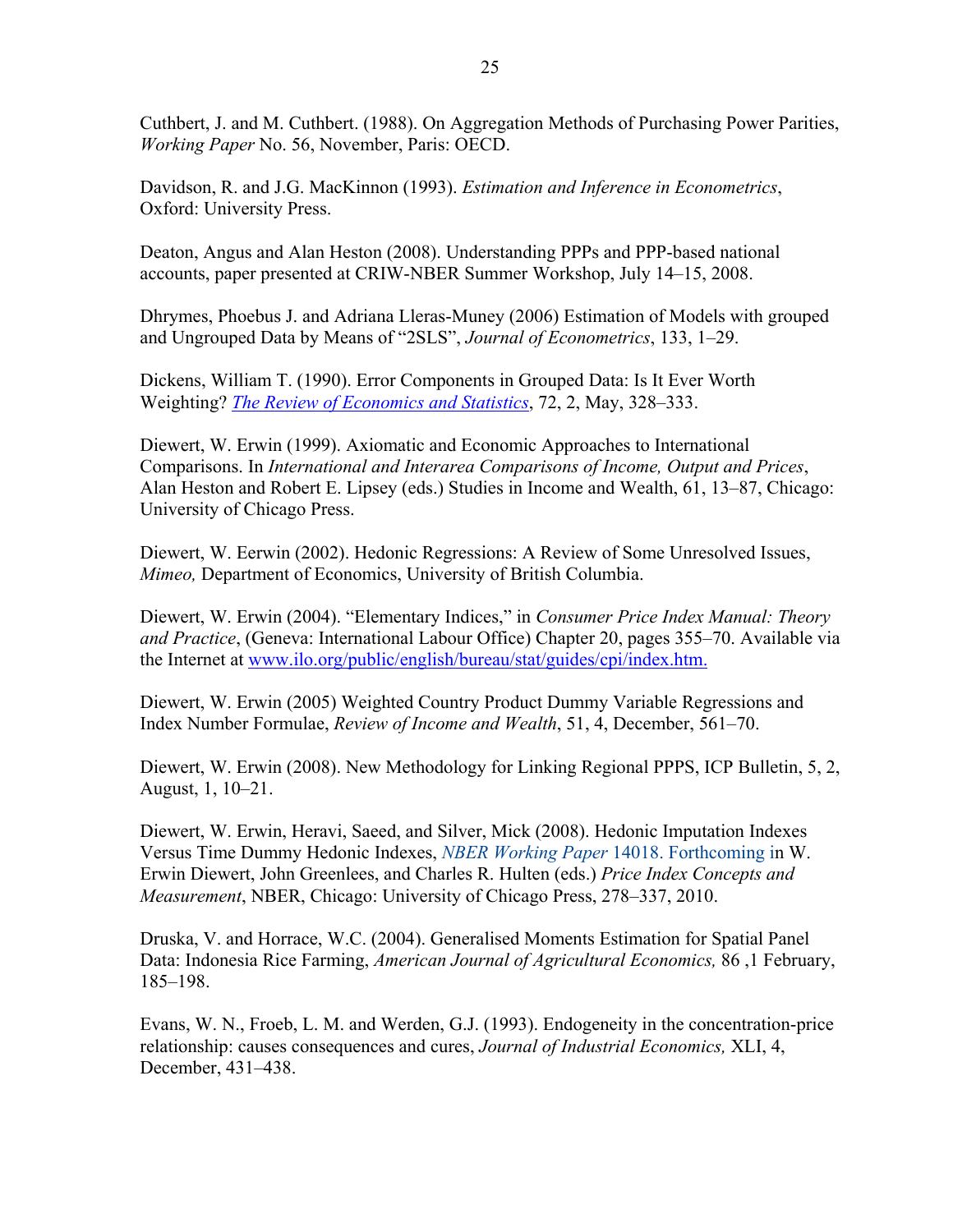Hausman, J. A. and Taylor, W.E. (1981). Panel Data and Unobservable Individual Effects, *Econometrica*, 49, 1377–1398.

Hausman, J.A. (1978). Specification Tests in Econometrics, *Econometrica*, 46, 1251 – 1271.

Heravi, Saeed, Heston, Alan and Silver, Mick (2003). Using Scanner Data to Estimate Country Price Parities: An Exploratory Study. *Review of Income and Wealth*, 49,1, 1–22, March.

Ioannides, Christos and Silver, Mick (1999). Estimating Exact Hedonic Indexes: An Application to U.K. Television Sets, *Journal of Economics, Zeitschrift Für NationalÖkonomie,* 69, 1.

Johnston, J. and Dinardo, J. (1997). *Econometric Methods,* Fourth Edition, New York: McGraw-Hill.

Kmenta, Jan (1986). *Elements of Econometrics*, 2nd Edition. New York: Maxwell Macmillan International Edition.

Kokoski, Mary, Cardiff, Patrick and Brent Moulton (1994). Interarea Price Indices for Consumer Goods and Services: An Hedonic Approach Using CPI Data, *Working Paper* No. 256, available from the Office of Prices and Living Conditions, July.

Kokoski, Mary F., Moulton, Brent R. and Zieschang, KimberlyD. (1999). Interarea Price Comparisons for Heterogeneous Goods and Several Levels of Commodity Aggregation. In A Heston and R Lipsey eds., *International and Interarea Comparisons of Prices, Output and Productivity*, Committee on Research on Income and Wealth, NBER, Chicago: University of Chicago Press, pp. 123–66.

Machado, José A. F. and Joa[tilde on a]o M.C. Santos Silva (2001) Identification with Averaged data and Implications for Hedonic Regression Studies, Economic Research Department *Working Paper* 10-01, November.

Moulton, Brent (1986). Random Group Effects and the Precision of Regression Estimates, *Journal of Econometrics*, 32, 385–397.

Pakes A. (2003). A Reconsideration of Hedonic Price Indexes with an Application to PCs, *The American Economic Review*, 93, 5, December, 1576–93.

Rao, D.S. Prasada (2002). On the Equivalence of Weighted Country-Product-Dummy (CPD) Method and the Rao System for Multilateral Price Comparisons, School of Economics, University of New England, Armidale, Australia, March.

Rao, D.S. Prasada, (2004). The Country-Product-Dummy Method: A Stochastic Approach to the Computation of Purchasing Power Parities in the ICP. Paper presented at the *SSHRC*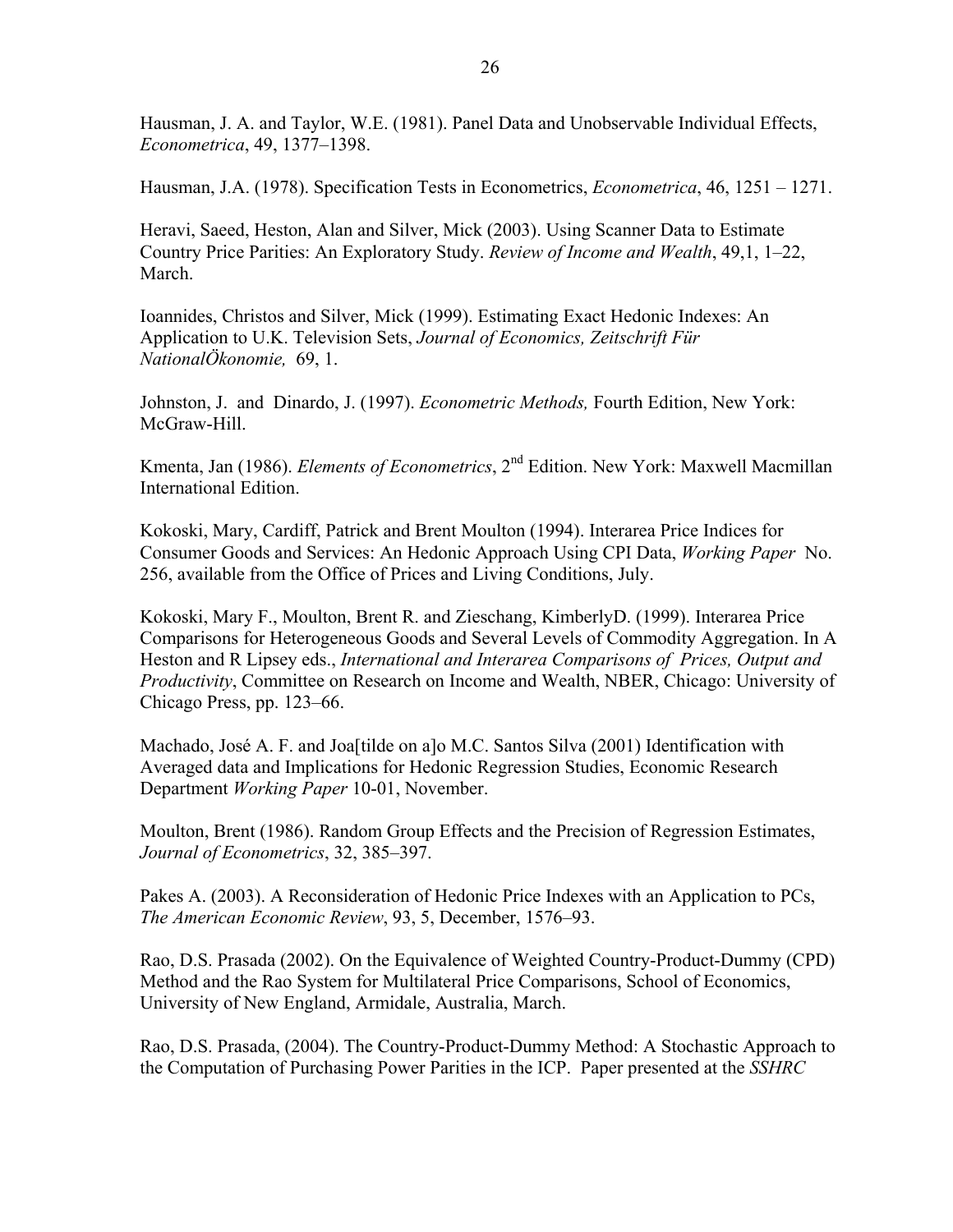*International Conference* on Index Number Theory and the Measurement of Prices and Productivity, Vancouver, Canada, June 30–July 3.

Sickles, R.C. (2005). Panel Estimators and the Identification of Firm-Specific Efficiency Levels in Parametric and Non-Parametric Settings, *Journal of Econometrics,* June, 126, 2, 305–34.

Silver, Mick (2002). The Use of Weights in Hedonic Regressions : The Measurement of Quality-Adjusted price Changes, *Mimeo*, Cardiff Business School, Cardiff University.

Silver, Mick (2007). Why Elementary Price Index Number Formulas Differ: Price Dispersion and Product Heterogeneity." (with S. Heravi), *Journal of Econometrics*, 140, 2, 874–83, October.

Silver, Mick and Heravi, Saeed (2005). A Failure in the Measurement of Inflation: Results from a Hedonic and Matched Experiment Using Scanner Data." *Journal of Business and Economic Statistics,* 23, 3, 269–281, July.

Silver, Mick and Heravi, Saeed (2007a). Purchasing Power Parity Measurement and Bias from Loose Item Specifications in Matched Samples: An Analytical Model and Empirical Study, *Journal of Official Statistics*, 21, 3, 463–487.

Silver, Mick and Heravi, Saeed (2007b). Hedonic Indexes: A Study of Alternative Methods. In E.R. Berndt and C. Hulten (eds.) *Hard-to-Measure Goods and Services: Essays in Honour of Zvi Griliche*s, pp. 235–268, NBER/CRIW, Chicago: University of Chicago Press, 2008.

Silver, Mick and Saeed Heravi (2007c), Hedonic Imputation Indexes and Time Dummy Hedonic Indexes, *Journal of Business and Economic Statistics*, 25:2, 239–246.

Summers, R. (1973). International Comparisons with Incomplete Data, *The Review of Income and Wealth*, March.

Teekens, R. and Koerts, J. (1972) Some Statistical Implications of the Log Transformations of Multipicative Models, *Econometrica*, 40, 5, 793–819.

Triplett, Jack. E. and McDonald, R.J. (1977) Assessing the Quality Error in Output Measures: The Case of Refrigerators, *The Review of Income and Wealth*, 23, 2, 137–156.

Triplett, Jack E., (2004). *Handbook on Quality Adjustment of Price Indexes for Information and Communication Technology Products*, OECD Directorate for Science, Technology and Industry, Draft, OECD, Paris.

World Bank, (2007). *International Comparisons Program Handbook*, 2003–2006, Washington D.C.: World Bank. Available by clicking on: www.worldbank.org/data/icp